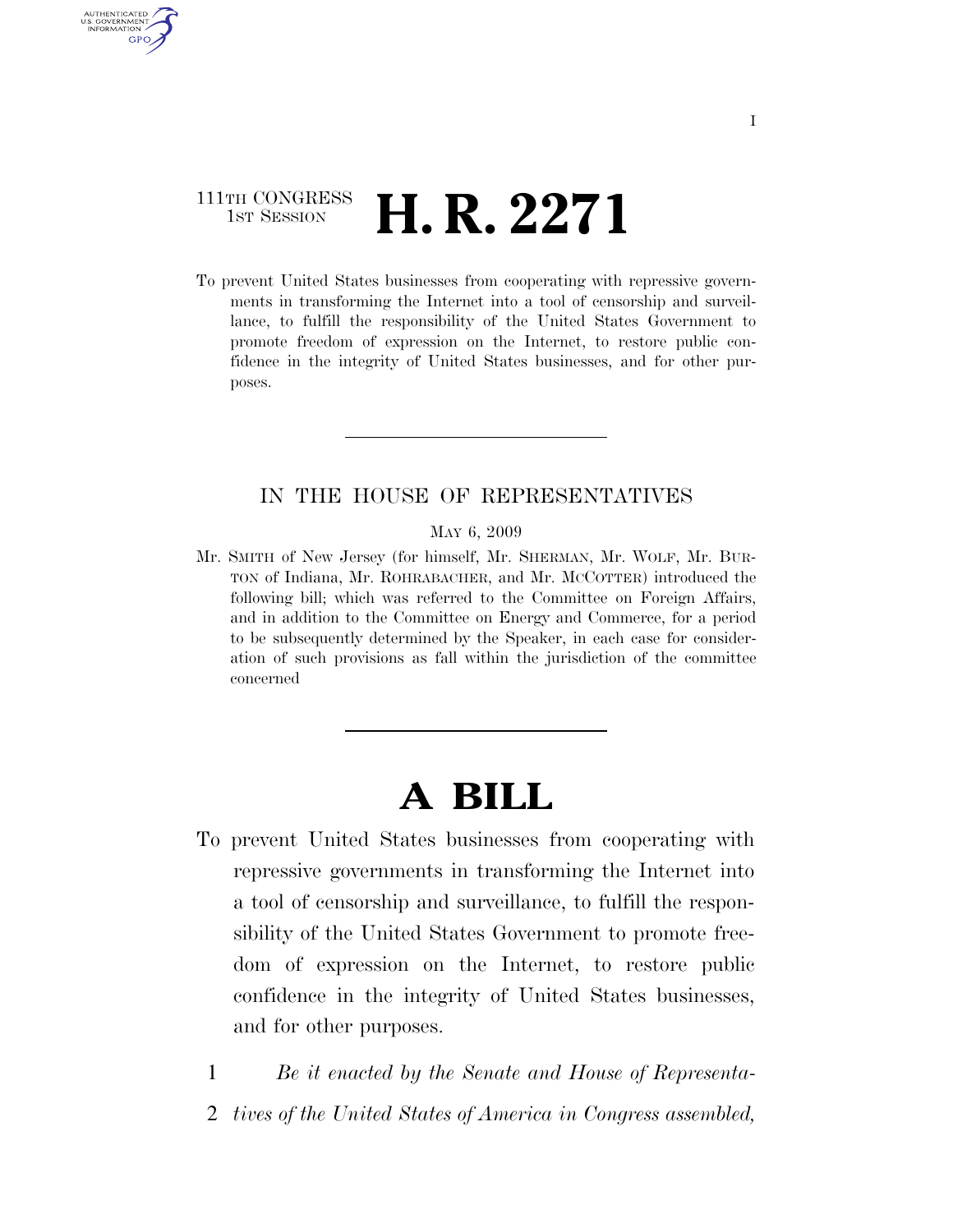### 1 **SECTION 1. SHORT TITLE; TABLE OF CONTENTS.**

- 2 (a) SHORT TITLE.—This Act may be cited as the
- 3 ''Global Online Freedom Act of 2009''.
- 4 (b) TABLE OF CONTENTS.—The table of contents for
- 5 this Act is as follows:
	- Sec. 1. Short title; table of contents.
	- Sec. 2. Findings.
	- Sec. 3. Definitions.
	- Sec. 4. Severability.

#### TITLE I—PROMOTION OF GLOBAL INTERNET FREEDOM

- Sec. 101. Statement of policy.
- Sec. 102. Sense of Congress.
- Sec. 103. Annual country reports on human rights practices.
- Sec. 104. Office of Global Internet Freedom.
- Sec. 105. Annual designation of internet-restricting countries; report.

#### TITLE II—MINIMUM CORPORATE STANDARDS FOR ONLINE FREEDOM

- Sec. 201. Protection of personally identifiable information.
- Sec. 202. Integrity of personally identifiable information.
- Sec. 203. Transparency regarding search engine filtering.
- Sec. 204. Transparency regarding internet censorship.
- Sec. 205. Protection of United States-supported online content.
- Sec. 206. Penalties.
- Sec. 207. Presidential waiver.

#### TITLE III—EXPORT CONTROLS FOR INTERNET-RESTRICTING **COUNTRIES**

Sec. 301. Feasibility study on establishment of export controls. Sec. 302. Report.

### 6 **SEC. 2. FINDINGS.**

- 7 Congress makes the following findings:
- 8 (1) A number of repressive foreign governments
- 9 block, restrict, otherwise control, and monitor the
- 10 Internet, effectively transforming the Internet into a
- 11 tool of censorship and surveillance, in contravention
- 12 of the International Covenant on Civil and Political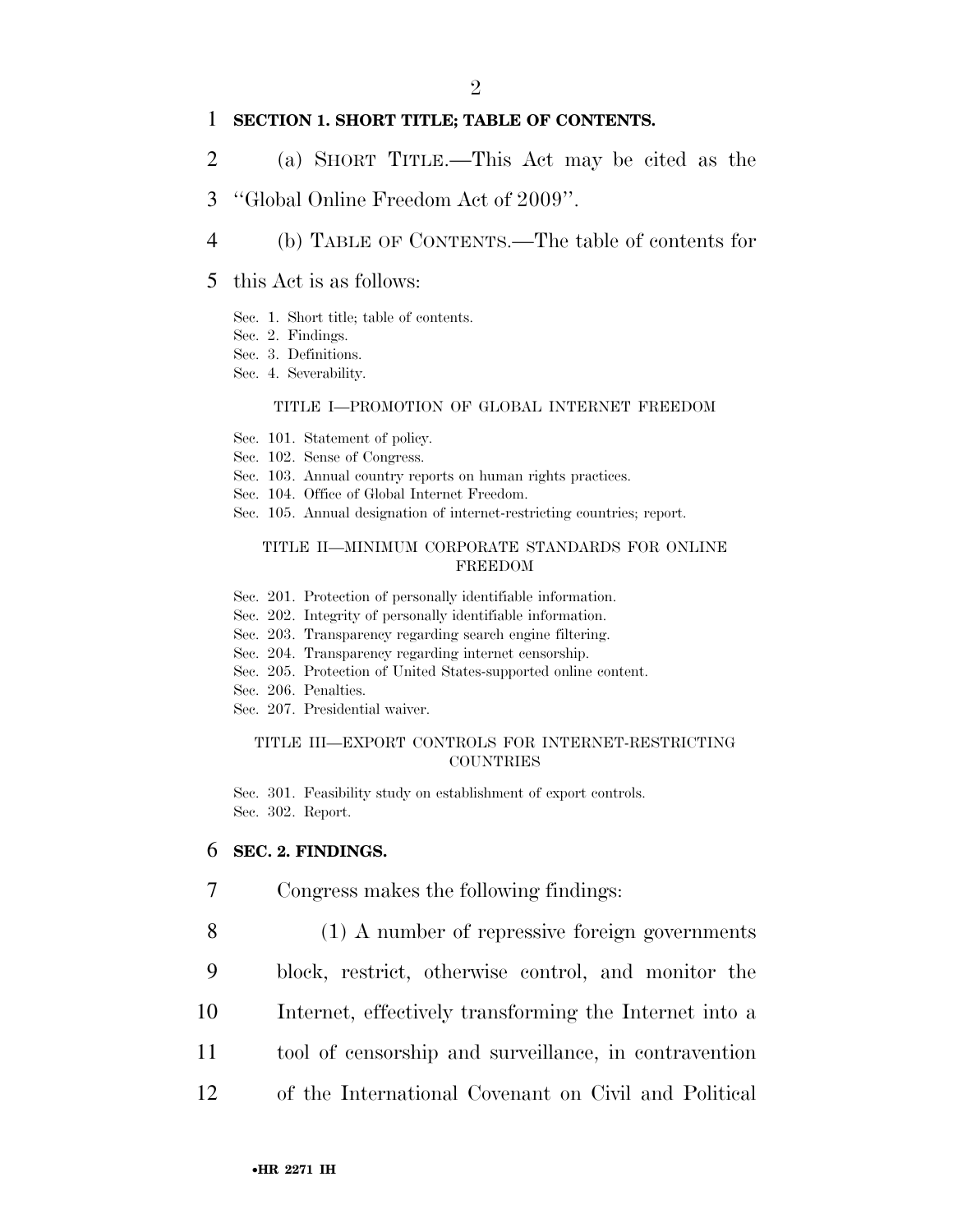Rights and the Universal Declaration of Human Rights.

 (2) A number of United States businesses have enabled the Internet censorship and surveillance of repressive governments by selling these governments or their agents technology or training.

 (3) A number of United States businesses have cooperated with the Internet censorship and surveil- lance of repressive governments by providing such governments with information about cyber-dissidents who were the company's clients or were using the companies' products, and this has led to the arrest and imprisonment of the dissidents.

 (4) The actions of a number of United States businesses in cooperating with the efforts of repres- sive governments to transform the Internet into a tool of censorship and surveillance have caused Internet users in the United States and in foreign countries to lose confidence in the integrity of United States businesses.

 (5) Information and communication technology companies are to be commended for cooperating with civil society organizations, academics, and investors in founding the Global Network Initiative, in order to provide direction and guidance to the Information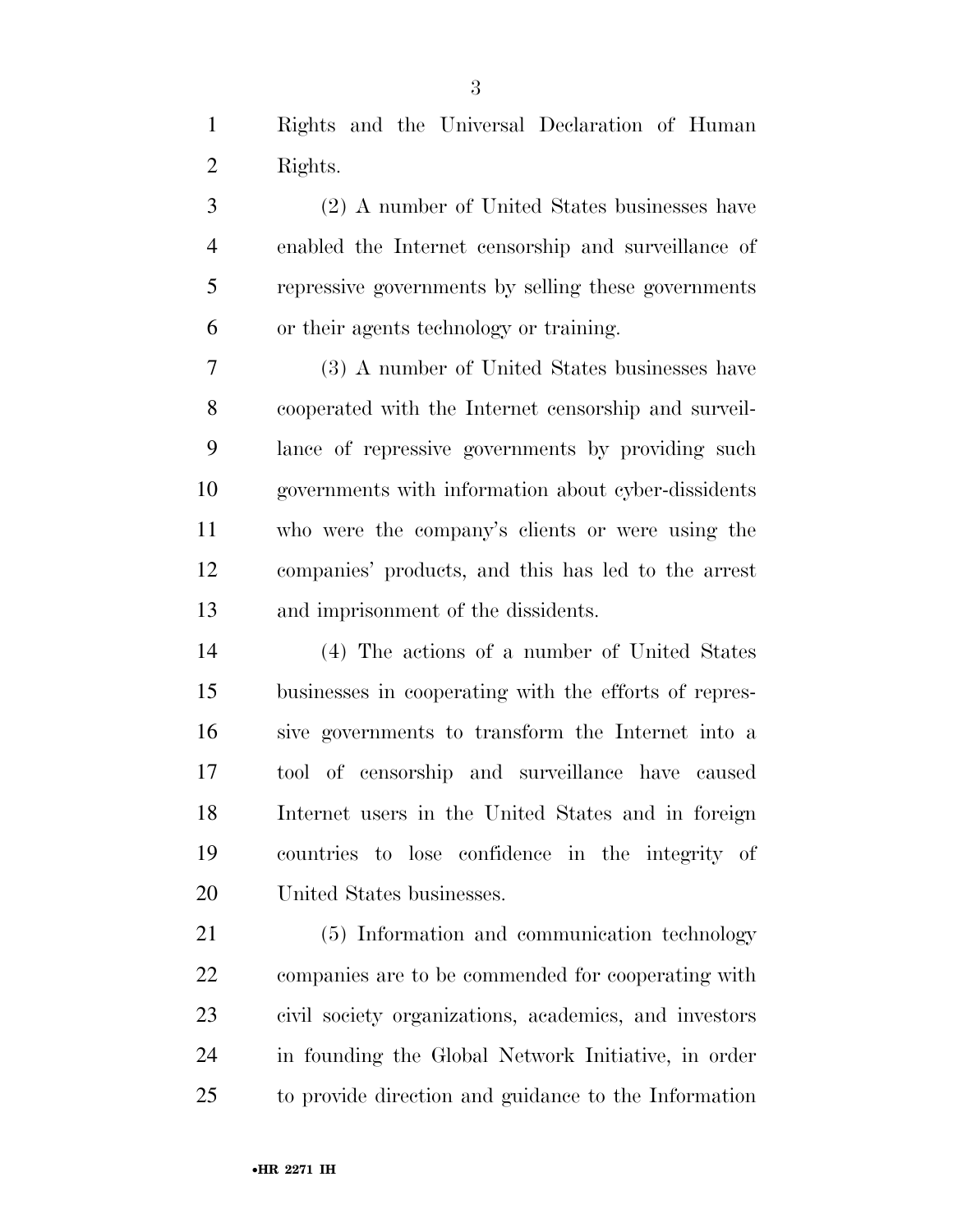and Communications Technology companies and oth- ers in protecting the free expression and privacy of Internet users.

 (6) The United States Government has a re- sponsibility to protect freedom of expression on the Internet, to prevent United States businesses from directly and materially cooperating in human rights abuses perpetrated by repressive foreign govern- ments, and to restore public confidence in the integ-10 rity of United States business.

### **SEC. 3. DEFINITIONS.**

In this Act:

 (1) APPROPRIATE CONGRESSIONAL COMMIT- TEES.—The term ''appropriate congressional com-mittees'' means—

 (A) the Committee on Foreign Affairs, the Committee on the Judiciary, and the Com- mittee on Energy and Commerce of the House of Representatives; and

 (B) the Committee on Foreign Relations, the Committee on the Judiciary, and the Com- mittee on Commerce, Science and Transpor-tation of the Senate.

 (2) ELECTRONIC COMMUNICATION AND OTHER TITLE 18 DEFINITIONS.—The terms ''electronic com-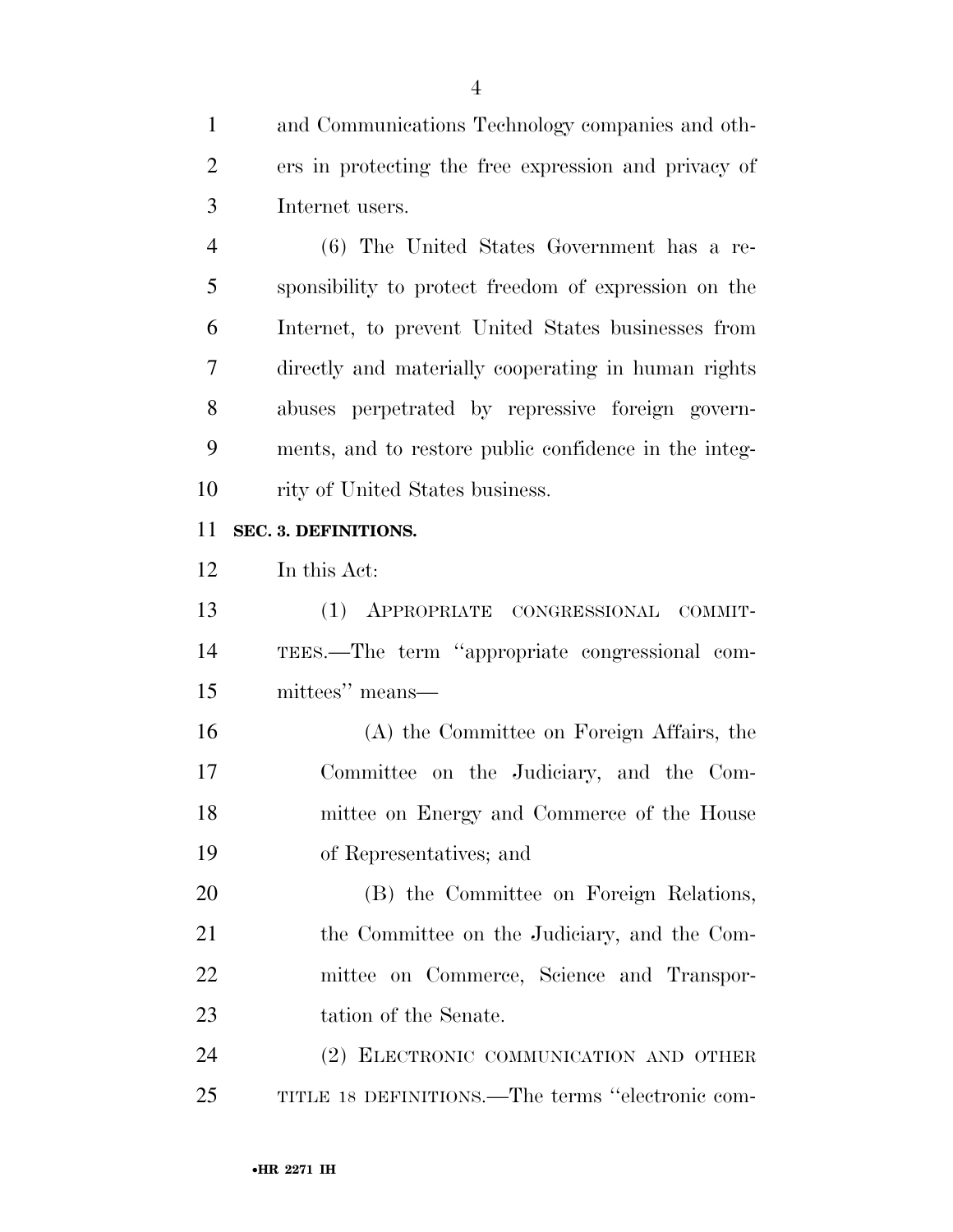| $\mathbf{1}$   | munication", "electronic communications system",     |
|----------------|------------------------------------------------------|
| $\overline{2}$ | "electronic storage", and "contents" have the mean-  |
| 3              | ings given such terms in section $2510$ of title 18, |
| $\overline{4}$ | United States Code.                                  |
| 5              | $(3)$ FOREIGN OFFICIAL.—                             |
| 6              | (A) IN GENERAL.—The term "foreign offi-              |
| 7              | cial" means—                                         |
| 8              | (i) any officer or employee of a for-                |
| 9              | eign government or of any department,                |
| 10             | agency, state-owned enterprise, or instru-           |
| 11             | mentality thereof; or                                |
| 12             | (ii) any person acting in an official ca-            |
| 13             | pacity for or on behalf of, or acting under          |
| 14             | color of law with the knowledge of, any              |
| 15             | such government or such department,                  |
| 16             | agency, state-owned enterprise, or instru-           |
| 17             | mentality.                                           |
| 18             | (B) STATE-OWNED ENTERPRISE.-For                      |
| 19             | purposes of subparagraph (A), the term "state-       |
| 20             | owned enterprise" means a commercial entity in       |
| 21             | which a foreign government owns or controls,         |
| 22             | directly or indirectly, more than 50 percent of      |
| 23             | the outstanding capital stock or other beneficial    |
| 24             | interest in such commercial entity.                  |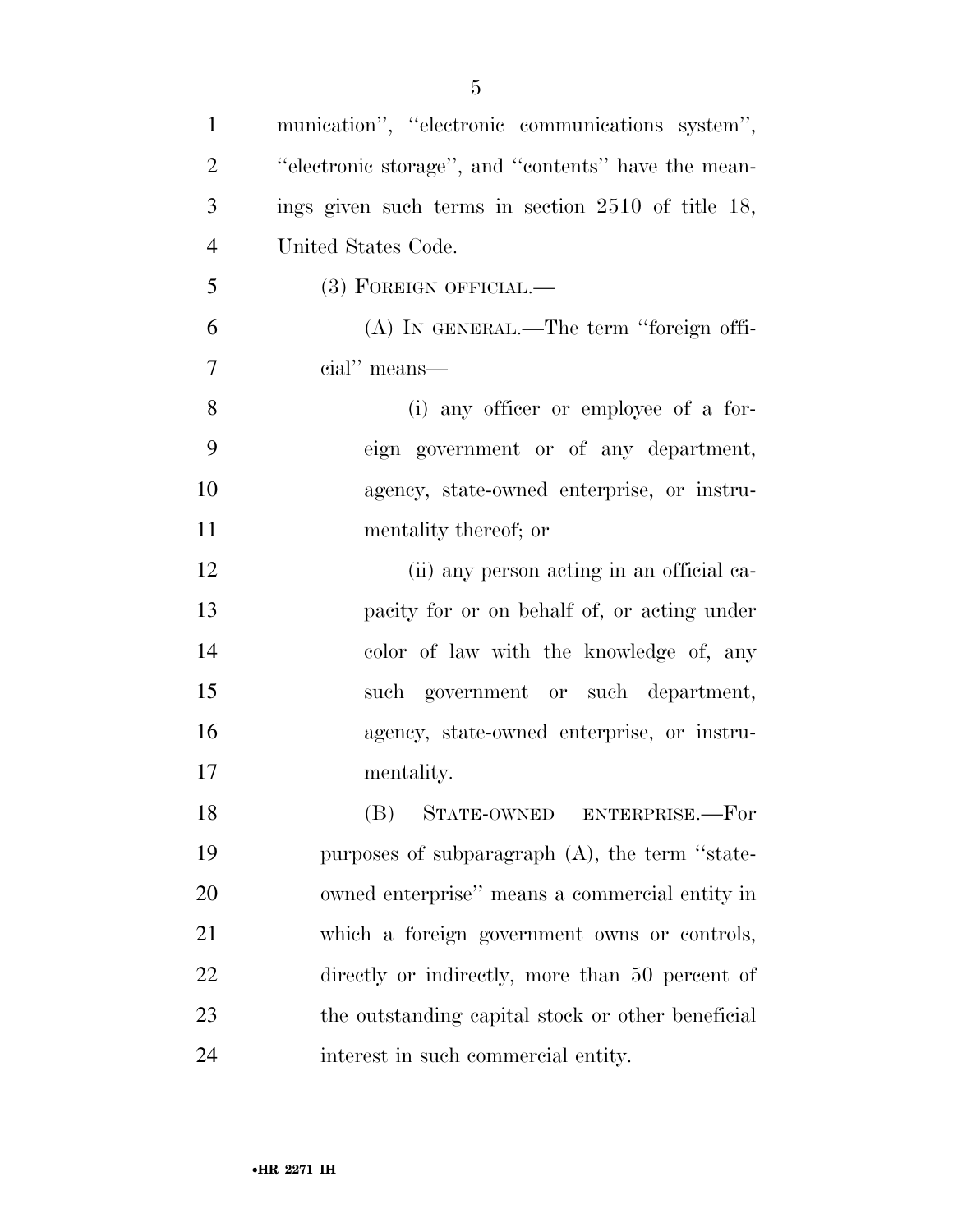| $\mathbf{1}$   | (4) INTERNET.—The term "Internet" has the           |
|----------------|-----------------------------------------------------|
| $\overline{2}$ | meaning given the term in section $231(e)$ of the   |
| 3              | Communications Act of 1934 (47 U.S.C. 231(e)).      |
| $\overline{4}$ | (5) INTERNET-RESTRICTING COUNTRY.—The               |
| 5              | term "Internet-restricting country" means a country |
| 6              | designated by the Secretary of State pursuant to    |
| 7              | section $105(a)$ of this Act.                       |
| 8              | (6) INTERNET COMMUNICATIONS SERVICES.               |
| 9              | The term "Internet communications services"—        |
| 10             | (A) means a method for providing commu-             |
| 11             | nications services via the Internet, including      |
| 12             | electronic mail, Internet telephony, online chat,   |
| 13             | online text messaging, Internet bulletin boards,    |
| 14             | or Web pages; and                                   |
| 15             | $(B)(i)$ includes providing Internet access;        |
| 16             | but                                                 |
| 17             | (ii) does not include activities con-               |
| 18             | ducted by a financial institution (as such          |
| 19             | term is defined in section $5312$ of title 31,      |
| 20             | United States Code) that are financial in           |
| 21             | nature, even if such activities are con-            |
| <u>22</u>      | ducted using the Internet.                          |
| 23             | (7) INTERNET CONTENT HOSTING SERVICE.               |
| 24             | The terms "Internet content hosting service" and    |
| 25             | "content hosting service" mean a service that-      |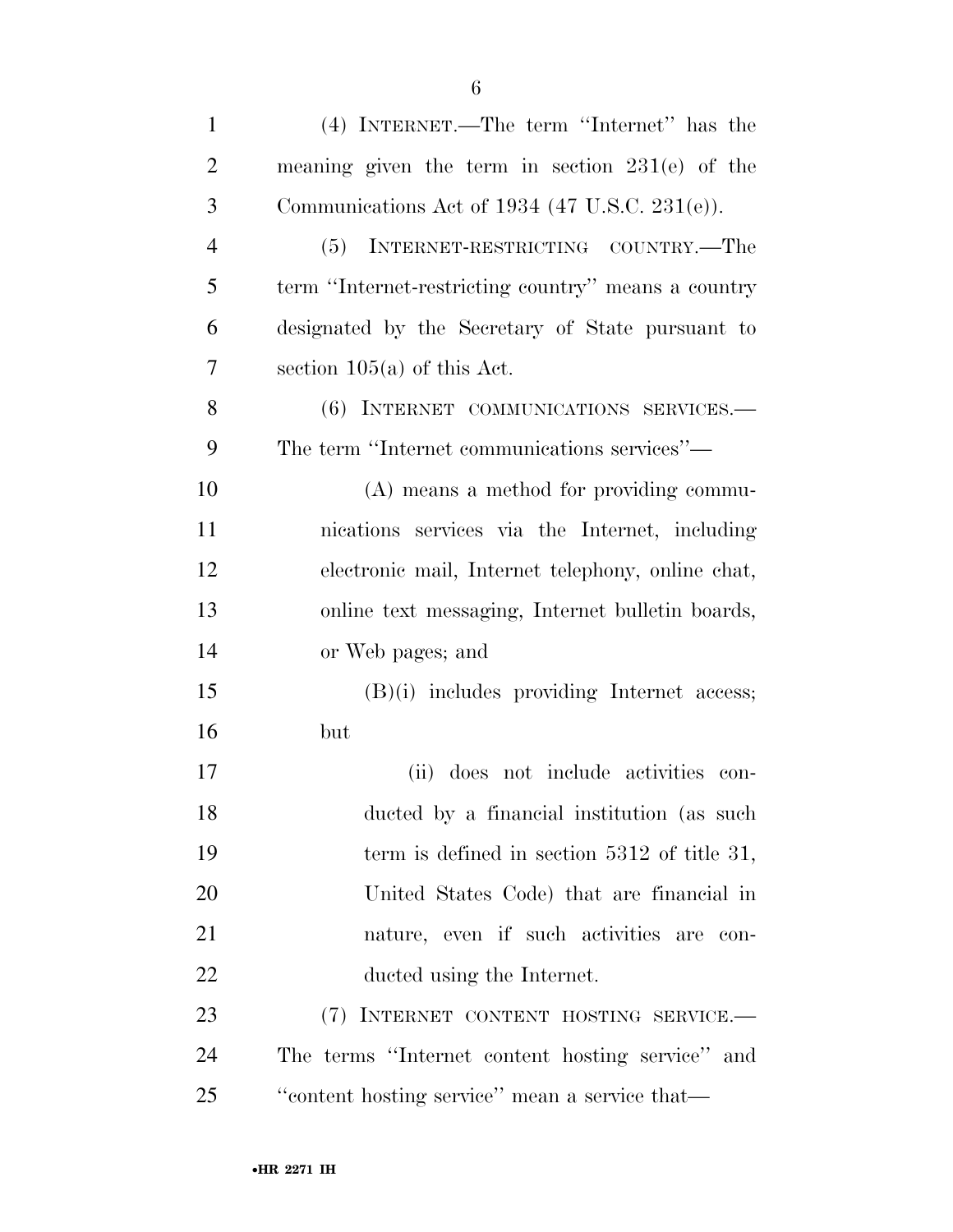(A) stores, through electromagnetic or other means, electronic data, such as the con- tent of Web pages, electronic mail, documents, images, audio and video files, online discussion boards, or Web logs; and (B) makes such data available via the Internet. (8) INTERNET JAMMING.—The term ''Internet jamming'' means jamming, censoring, blocking, monitoring, or restricting access to the Internet, or

 to content made available via the Internet, by using technologies such as firewalls, filters, and ''black boxes''.

 (9) INTERNET SEARCH ENGINE.—The term ''Internet search engine'' or ''search engine'' means a service made available via the Internet that, on the basis of a query consisting of terms, concepts, ques- tions, or other data input by a user, searches infor- mation available on the Internet and returns to the user a means, such as a hyperlinked list of Uniform Resource Identifiers, of locating, viewing, or downloading information or data available on the Internet relating to such query.

 (10) LEGITIMATE FOREIGN LAW ENFORCEMENT PURPOSES.—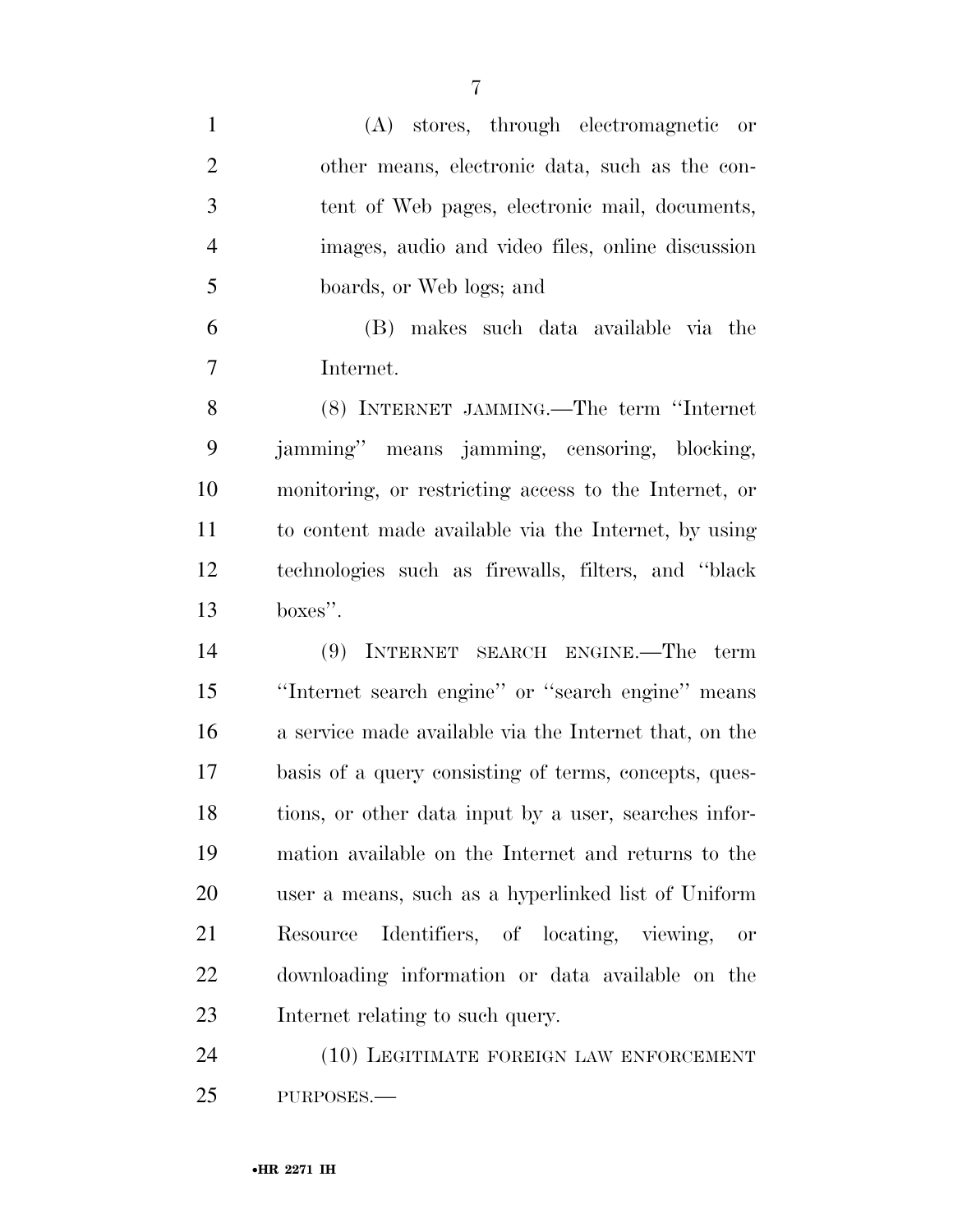(A) IN GENERAL.—The term ''legitimate foreign law enforcement purpose'' means for the purpose of enforcement, investigation, or pros- ecution by a foreign official based on a publicly promulgated law of reasonable specificity that proximately relates to the protection or pro- motion of the health, safety, or morals of the citizens of the jurisdiction of such official.

 (B) RULE OF CONSTRUCTION.—For pur- poses of this Act, the control, suppression, or punishment of peaceful expression of political, religious, or ideological opinion or belief shall not be construed to constitute a legitimate for- eign law enforcement purpose. Among expres- sion that should be construed to be protected against control, suppression, or punishment when evaluating a foreign government's claim of a legitimate foreign law enforcement purpose is expression protected by article 19 of the International Covenant on Civil and Political 21 Rights.

 (11) LOCATE.—The term ''locate'' includes, with respect to an electronic communication—

 (A) computer storage or processing by fa-cilities of a ''remote computing service'', as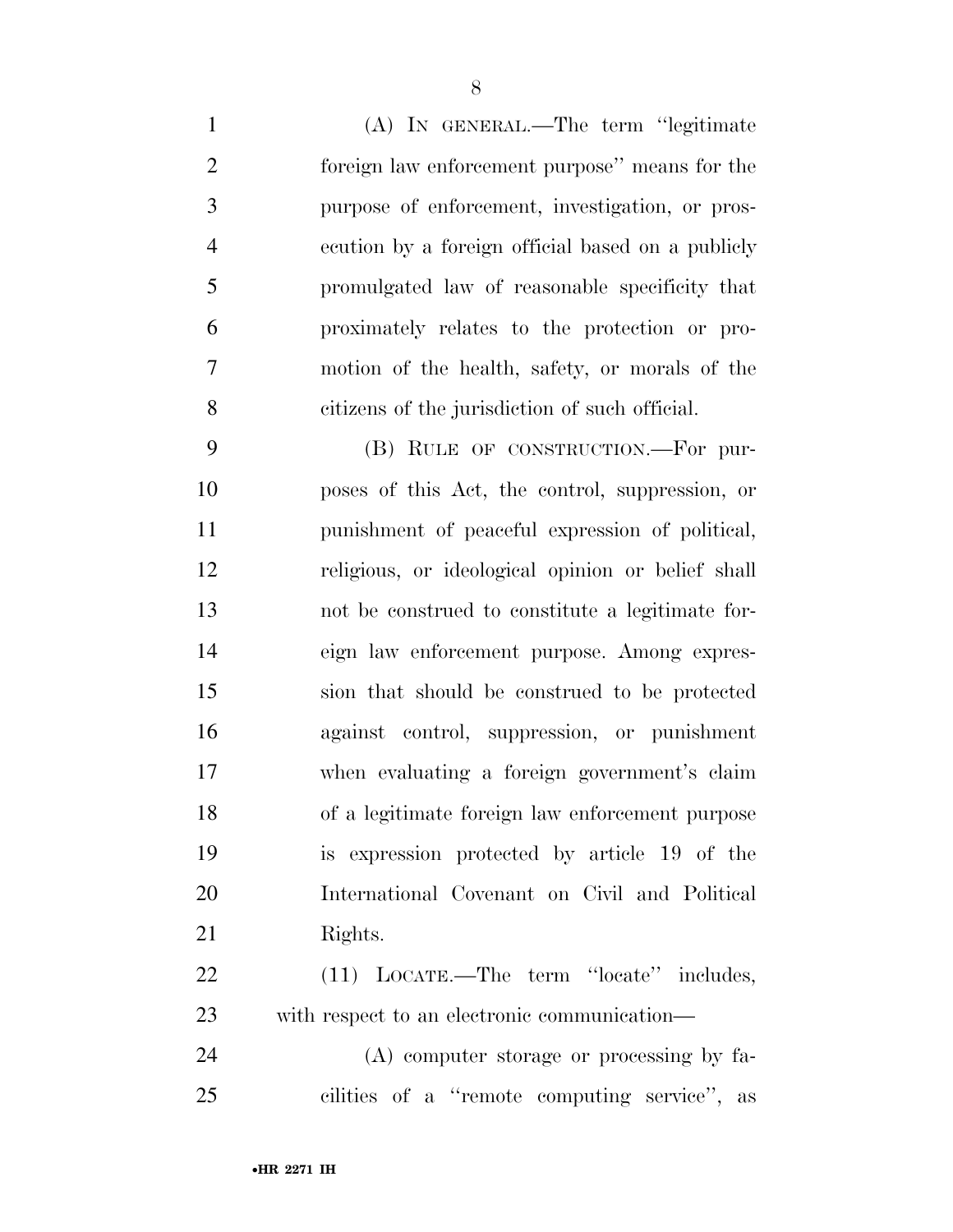| $\mathbf{1}$   | such term is defined in section $2711$ of title 18, |
|----------------|-----------------------------------------------------|
| $\overline{2}$ | United States Code;                                 |
| 3              | (B) electronic storage by any electronic or         |
| $\overline{4}$ | computer server or facility of an electronic com-   |
| 5              | munications system; and                             |
| 6              | (C) any other storage by any electronic or          |
| 7              | computer server or facility.                        |
| 8              | (12) PERSONALLY IDENTIFIABLE INFORMA-               |
| 9              | TION.—The term "personally identifiable informa-    |
| 10             | $\text{tion}$ "—                                    |
| 11             | (A) includes any information described in           |
| 12             | section $2703(e)(2)$ of title 18, United States     |
| 13             | Code; and                                           |
| 14             | (B) does not include—                               |
| 15             | (i) any traffic data; or                            |
| 16             | any record of aggregate data<br>(ii)                |
| 17             | which cannot be used to identify particular         |
| 18             | persons.                                            |
| 19             | (13) PERSONALLY IDENTIFIABLE INFORMATION            |
| 20             | USED TO ESTABLISH OR MAINTAIN AN ACCOUNT.           |
| 21             | The term "personally identifiable information used  |
| 22             | to establish or maintain an account" does not in-   |
| 23             | clude                                               |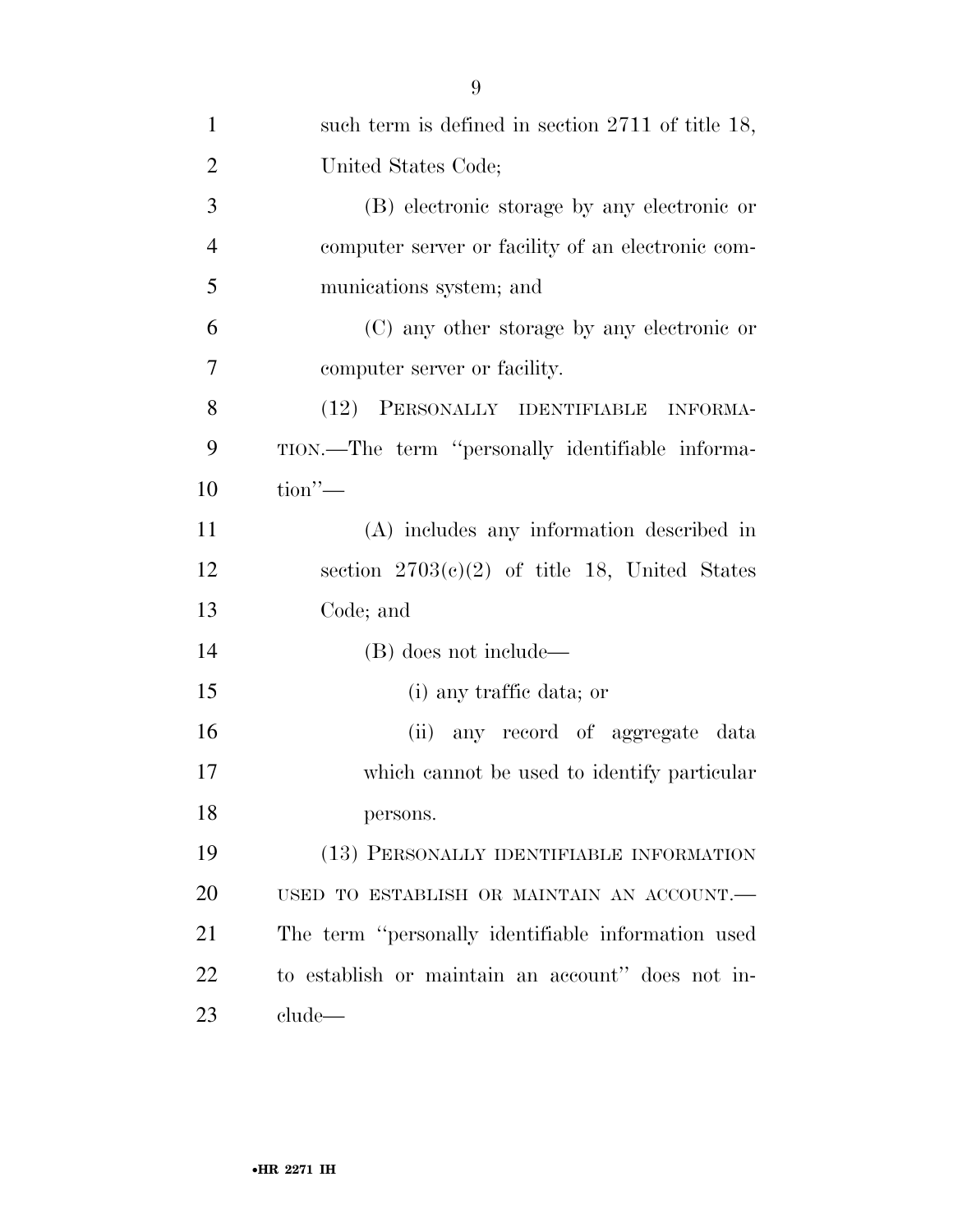(A) information collected in the course of establishing or operating accounts for commu-nications within a company;

 (B) information collected in the course of the purchase, sale, shipment, or distribution of goods, including transactions for goods or serv- ices utilizing the Internet, other than commu- nication services on which a political, religious, or ideological opinion or belief may be ex-pressed;

 (C) personally identifiable information vol- unteered in an electronic communication, other than in a communication made in the course of establishing an account for Internet commu- nications services, such as an electronic mail signature line or an electronic mail, on-line video, or Web page in which the author volun- tarily provides personally identifiable informa-tion; or

 (D) with respect to the collection of per- sonally identifiable information required in order to provide Internet communications serv- ices, information that is located in an Internet-restricting country temporarily at the time of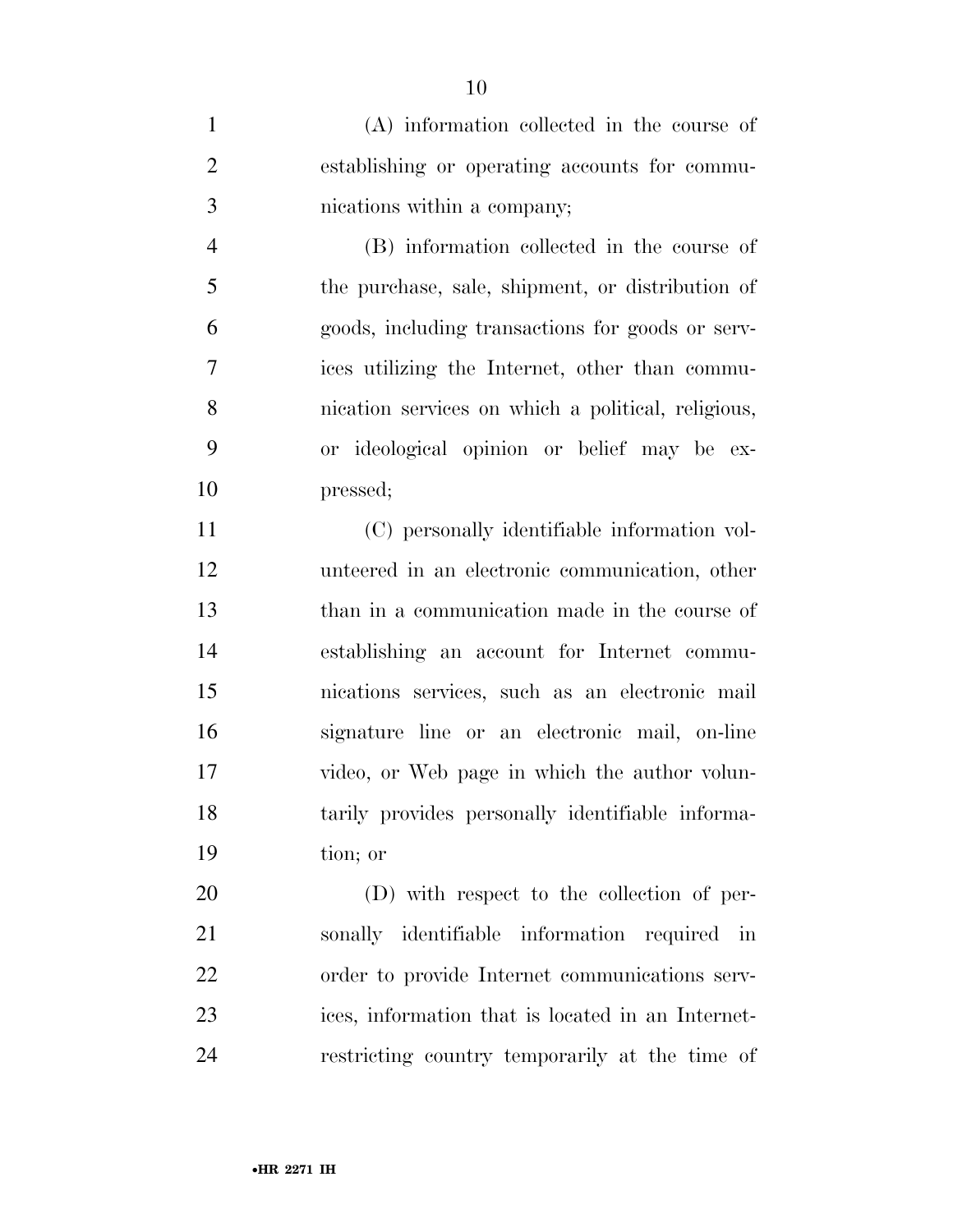| $\mathbf{1}$   | establishing an account for Internet commu-         |
|----------------|-----------------------------------------------------|
| $\overline{2}$ | nications services, if—                             |
| 3              | (i) a system exists that promptly                   |
| $\overline{4}$ | transfers such information to another loca-         |
| 5              | tion outside of any Internet-restricting            |
| 6              | country;                                            |
| 7              | (ii) no duplicates of such information              |
| 8              | remain in any Internet-restricting country          |
| 9              | after such transfer; and                            |
| 10             | (iii) no transfers occur that violate               |
| 11             | section 202.                                        |
| 12             | (14) SUBSTANTIAL RESTRICTIONS ON INTER-             |
| 13             | NET FREEDOM.—The term "substantial restrictions     |
| 14             | on Internet freedom" means actions that restrict or |
| 15             | punish the free availability of information via the |
| 16             | Internet for reasons other than legitimate foreign  |
| 17             | law enforcement purposes, including—                |
| 18             | (A) deliberately blocking, filtering, or cen-       |
| 19             | soring information available via the Internet       |
| 20             | based on the expression of political, religious, or |
| 21             | ideological opinion or belief, including by elec-   |
| 22             | tronic mail; or                                     |
| 23             | (B) persecuting, prosecuting, or otherwise          |
| 24             | punishing an individual or group for posting or     |
| 25             | transmitting peaceful political, religious, or ide- |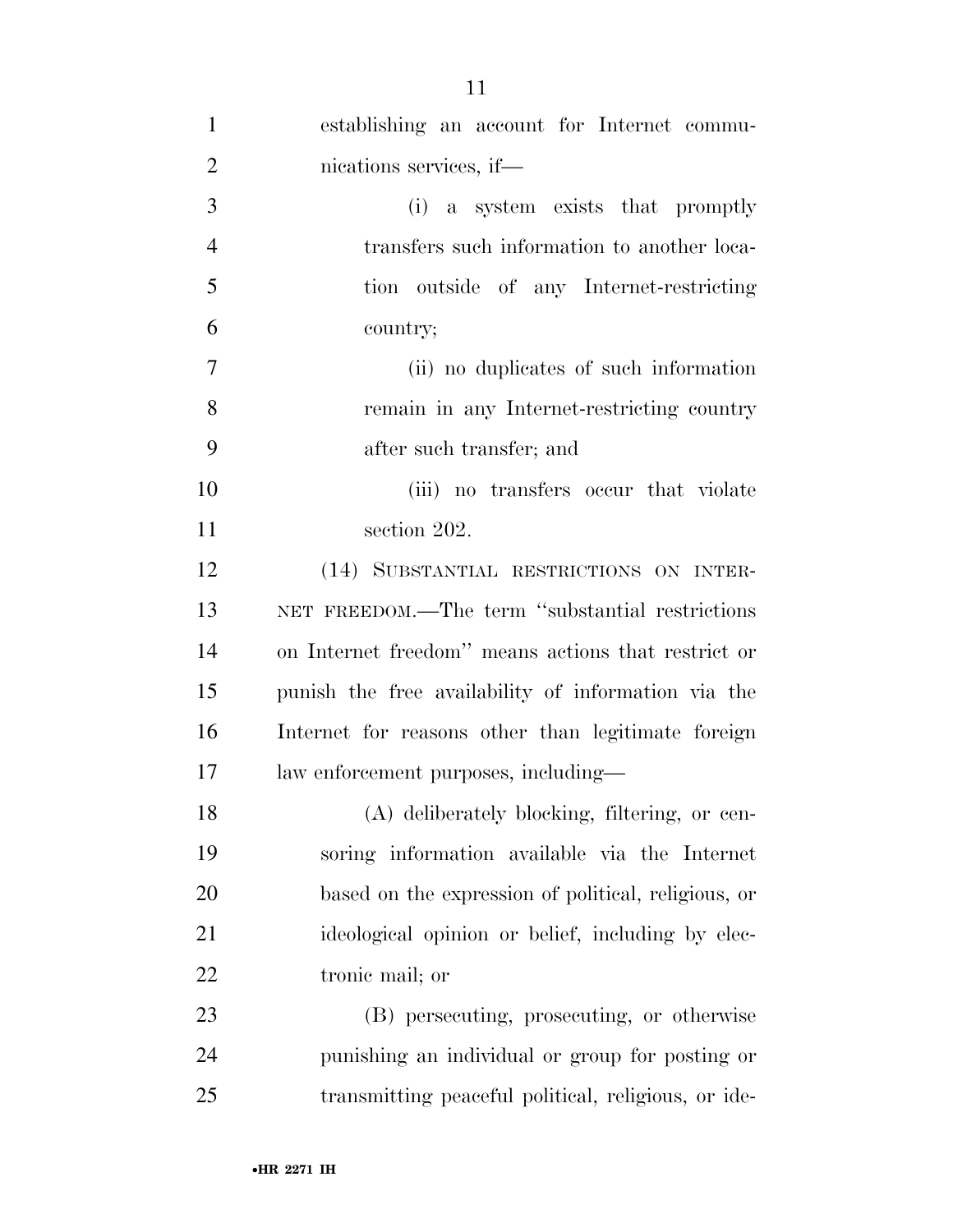ological opinion or belief via the Internet, in- cluding by electronic mail. (15) TRAFFIC DATA.—The term ''traffic data'' means, with respect to an electronic communication, any information contained in or relating to such communication that is processed for the purpose of the conveyance of the communication by an elec- tronic communications system or for the billing thereof, including any Internet Protocol address or other means of identifying a location within an elec- tronic communications system, but that cannot be used to identify a particular person. Such term can- not be used to include the contents of any electronic communication. (16) UNITED STATES BUSINESS.—The term ''United States business'' means— (A) any corporation, partnership, associa- tion, joint-stock company, business trust, unin- corporated organization, or sole proprietorship 20 that— (i) has its principal place of business 22 in the United States; or (ii) is organized under the laws of a

State of the United States or a territory,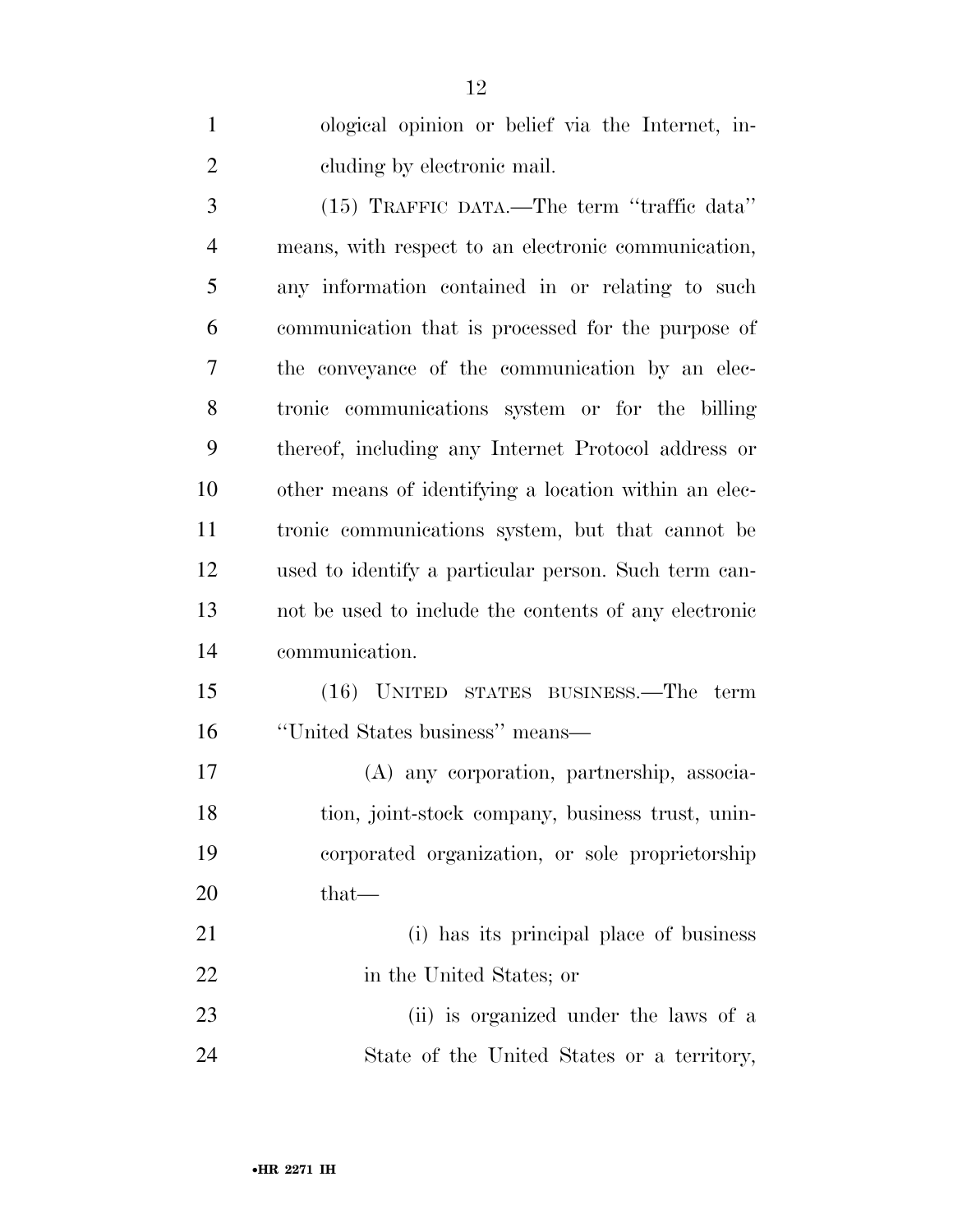| 1              | possession, or commonwealth of the United            |
|----------------|------------------------------------------------------|
| $\overline{2}$ | States; and                                          |
| 3              | (B) any issuer of a security registered pur-         |
| $\overline{4}$ | suant to section 12 of the Securities Exchange       |
| 5              | Act of 1934 (15 U.S.C. 781).                         |
| 6              | (17) UNITED STATES-SUPPORTED CONTENT.-               |
| 7              | The term "United States-supported content" means     |
| 8              | content that is created or developed, in whole or in |
| 9              | part, by a United States-supported information enti- |
| 10             | ty.                                                  |
| 11             | (18) UNITED STATES-SUPPORTED<br>INFORMA-             |
| 12             | TION ENTITY.—The term "United States-supported       |
| 13             | information entity" means—                           |
| 14             | (A) any authority of the Government of               |
| 15             | the United States; and                               |
| 16             | (B) any entity that—                                 |
| 17             | (i) receives grants from the Broad-                  |
| 18             | casting Board of Governors to carry out              |
| 19             | international broadcasting activities in ac-         |
| 20             | cordance with the United States Inter-               |
| 21             | national Broadcasting Act of 1994 (title             |
| 22             | III of Public Law 103-236; 22 U.S.C.                 |
| 23             | $6201$ et seq.);                                     |
| 24             | (ii) exists within the Broadcasting                  |
| 25             | Board of Governors and carries out non-              |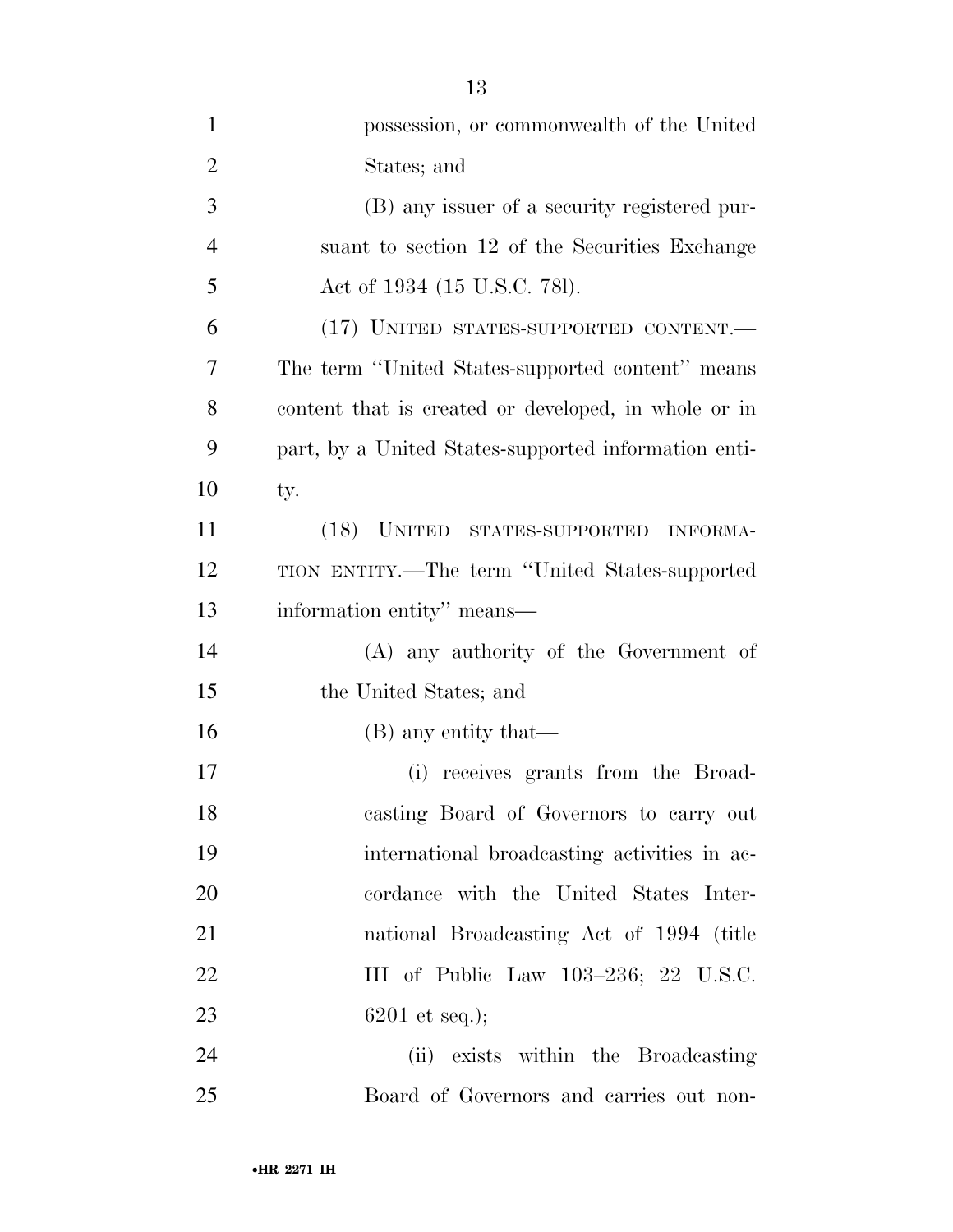| $\mathbf{1}$   | military international broadcasting activi-                    |
|----------------|----------------------------------------------------------------|
| $\overline{2}$ | ties supported by the Government of the                        |
| 3              | United States in accordance with such Act;                     |
| $\overline{4}$ | <b>or</b>                                                      |
| 5              | (iii) receives grants or other similar                         |
| 6              | funding from the Government of the                             |
| 7              | United States to carry out any information                     |
| 8              | dissemination activities.                                      |
| 9              | (19) UNITED STATES-SUPPORTED WEB SITE.—                        |
| 10             | term "United States-supported Web site"<br>The                 |
| 11             | means a location on the World Wide Web that is                 |
| 12             | owned or managed by, or is registered to, a United             |
| 13             | States-supported information entity.                           |
| 14             | SEC. 4. SEVERABILITY.                                          |
| 15             | If any provision of this Act, or the application of such       |
| 16             | provision to any person or circumstance, is held invalid,      |
|                | 17 the remainder of this Act, and the application of such pro- |
| 18             | vision to other persons not similarly situated or to other     |
| 19             | circumstances, shall not be affected by such invalidation.     |
| 20             | <b>TITLE I-PROMOTION OF</b>                                    |
| 21             | <b>GLOBAL INTERNET FREEDOM</b>                                 |
| 22             | SEC. 101. STATEMENT OF POLICY.                                 |
| 23             | It shall be the policy of the United States—                   |
| 24             | $(1)$ to promote as a fundamental component of                 |
|                |                                                                |

United States foreign policy the right of every indi-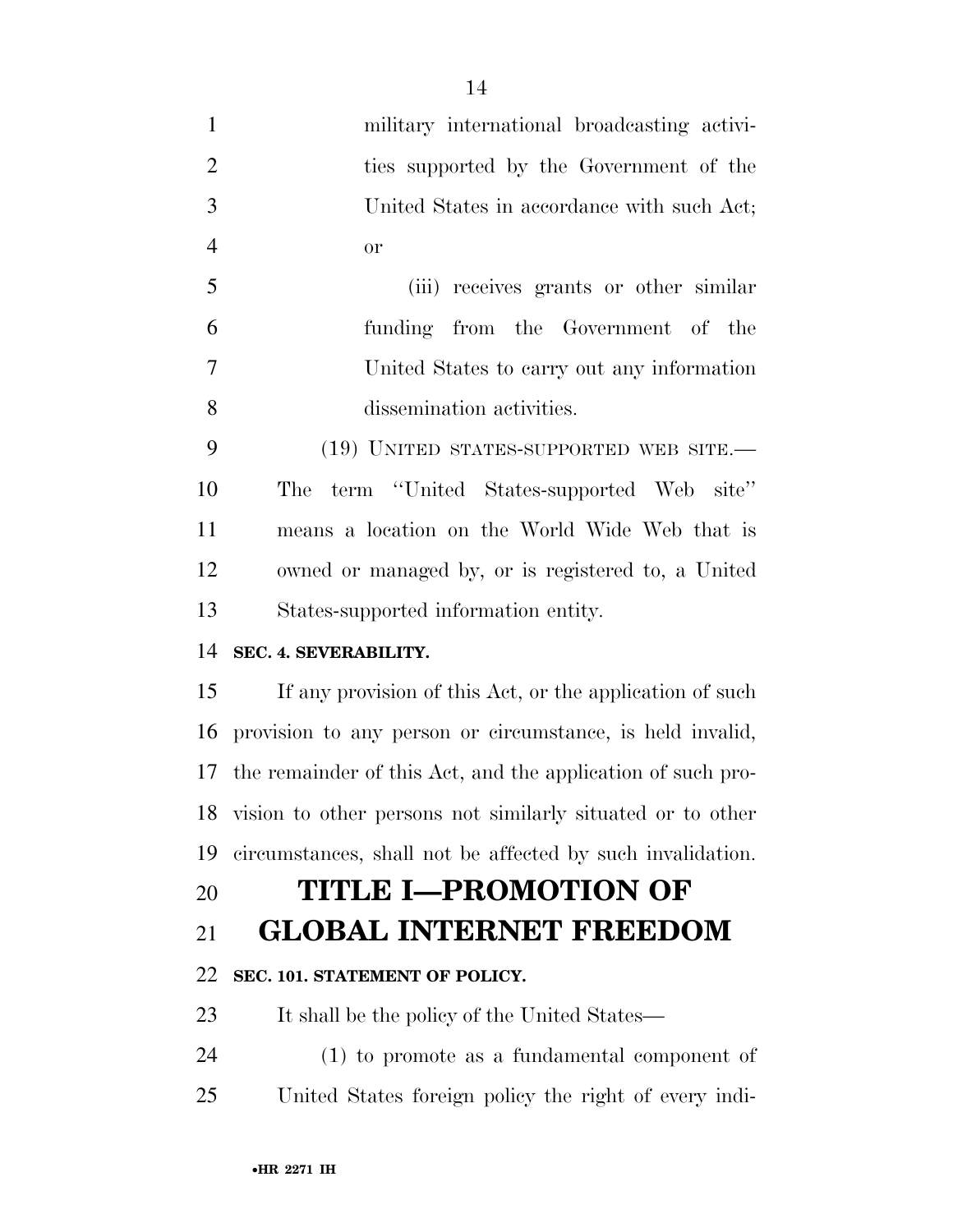vidual to freedom of opinion and expression, includ- ing the right to hold opinions, and to seek, receive, and impart information and ideas through any media and regardless of frontiers, without inter-ference;

 (2) to use all appropriate instruments of United States influence, including diplomacy, trade policy, and export controls, to support, promote, and strengthen principles, practices, and values that pro- mote the free flow of information without inter- ference or discrimination, including through the Internet and other electronic media; and

 (3) to deter any United States business from cooperating with officials of Internet-restricting countries in effecting the political censorship of on-line content.

### **SEC. 102. SENSE OF CONGRESS.**

18 It is the sense of the Congress that—

 (1) the President should, through bilateral, and where appropriate, multilateral activities, seek to ob- tain the agreement of other countries to promote the goals and objectives of this Act and to protect Inter-net freedom; and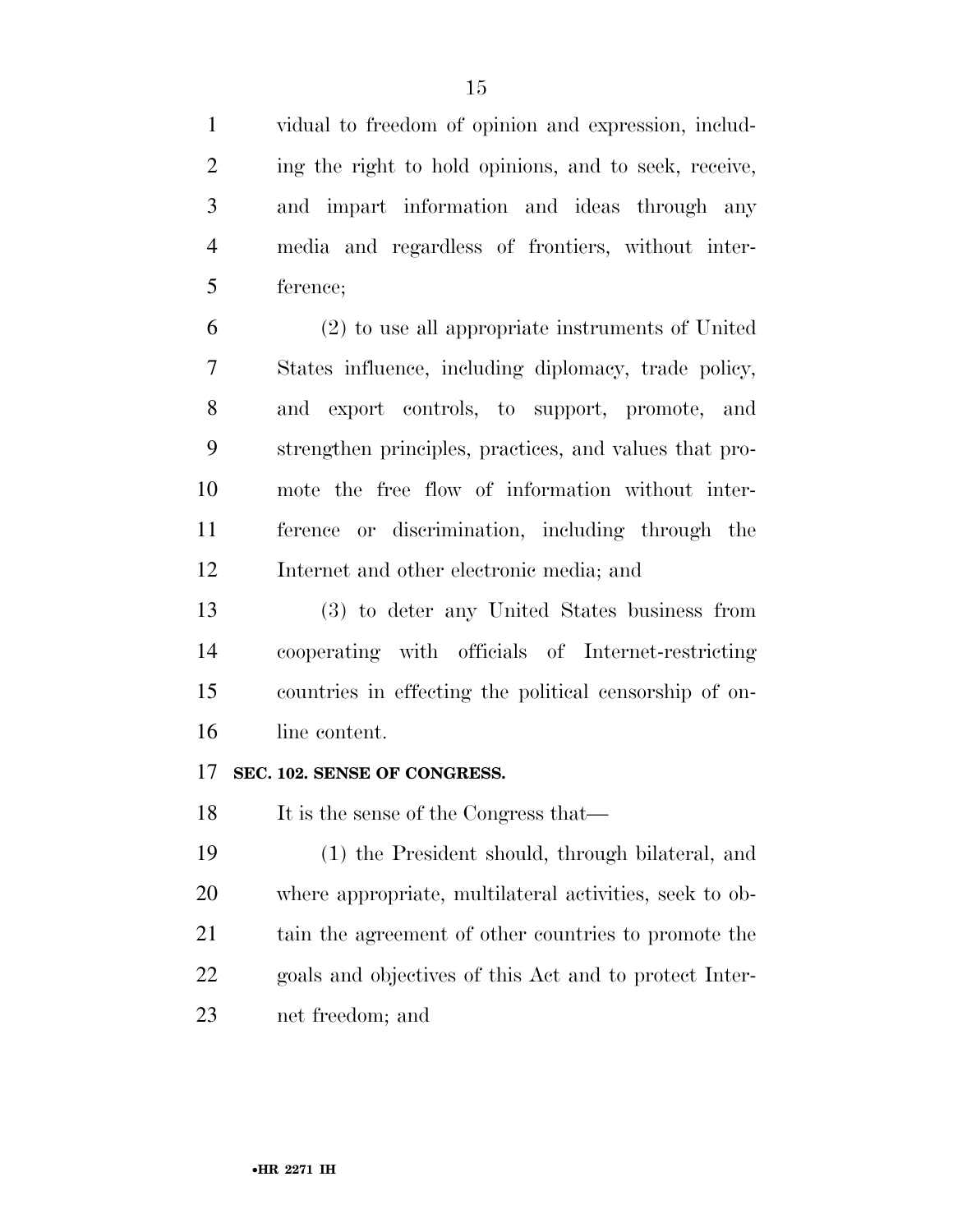(2) to the extent that a United States business empowers or assists an authoritarian foreign govern-ment in its efforts—

 (A) to restrict online access to the Web sites of the Voice of America, Radio Free Eu- rope/Radio Liberty, Radio Free Asia, Al-Hurra, Radio Sawa, Radio Farda, Radio Marti, TV Marti, or other United States-supported Web sites and online access to United States Govern- ment reports such as the Annual Country Re- ports on Human Rights Practices, the Annual Reports on International Religious Freedom, and the Annual Trafficking in Human Persons Reports, or

 (B) to identify individual Internet users, such business is working contrary to the foreign pol- icy interests of the United States and is undercut- ting United States taxpayer-funded efforts to pro- mote freedom of information for all people, including those in undemocratic and repressive societies.

 **SEC. 103. ANNUAL COUNTRY REPORTS ON HUMAN RIGHTS PRACTICES.** 

 (a) REPORT RELATING TO ECONOMIC ASSIST-ANCE.—Section 116 of the Foreign Assistance Act of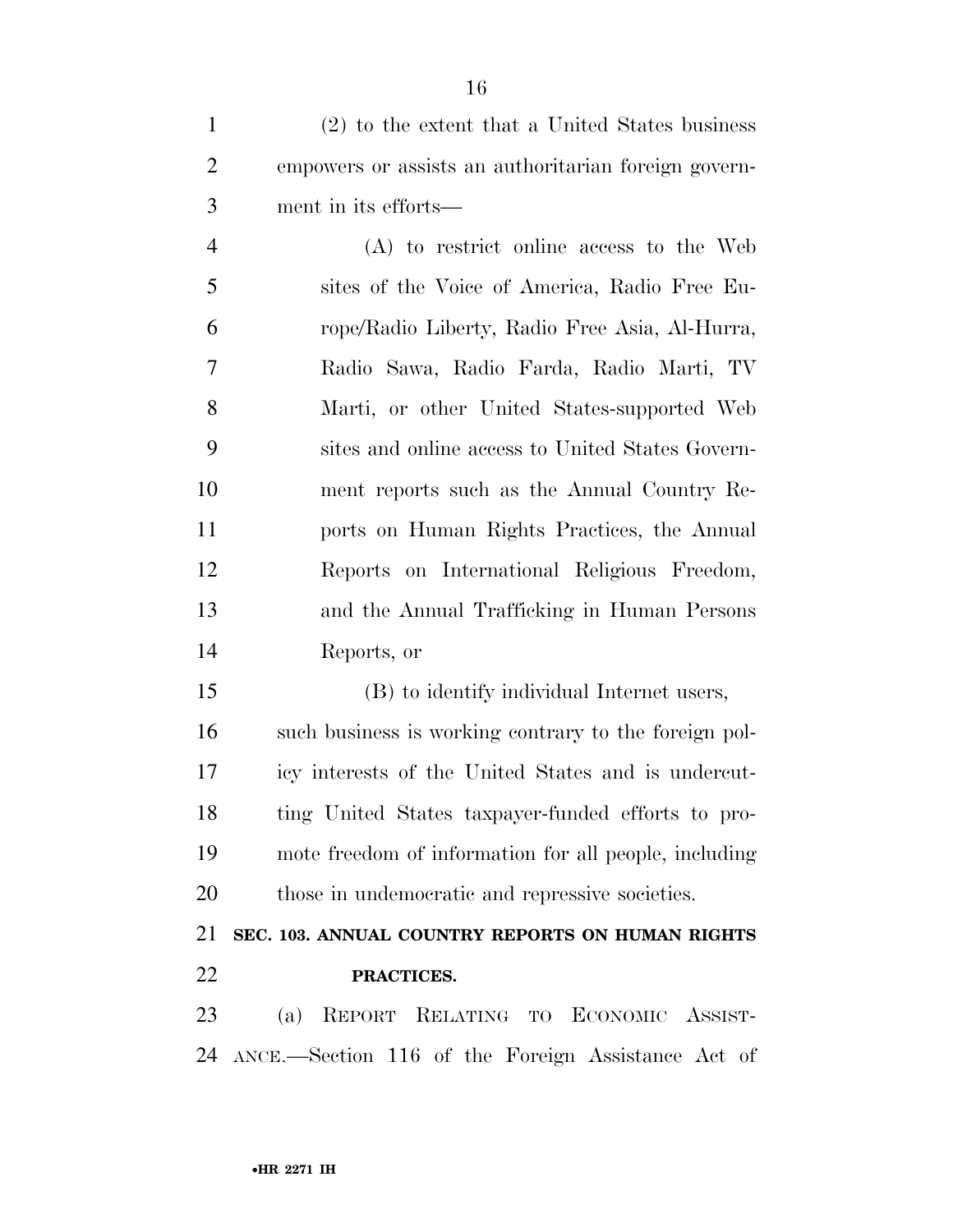1961 (22 U.S.C. 2151n) is amended by adding at the end the following new subsection:

 ''(g)(1) The report required by subsection (d) shall include an assessment of the freedom of electronic infor- mation in each foreign country. Such assessment shall consist of the following:

 ''(A) An assessment of the general extent to which Internet access is available to and used by citizens in that country.

 $\text{``(B)}$  An assessment of the extent to which government authorities in that country attempt to filter, censor, or otherwise block Internet content, as well as a description of the means by which they attempt to block such content.

15 "'(C) A description of known instances in which government authorities in that country have persecuted, prosecuted, or otherwise pun- ished an individual or group for the peaceful ex- pression of political, religious, or ideological opinion or belief via the Internet, including elec-21 tronic mail.

22 "'(D) A description of known instances in which government authorities in that country have sought to collect, request, obtain, or dis-close the personally identifiable information of a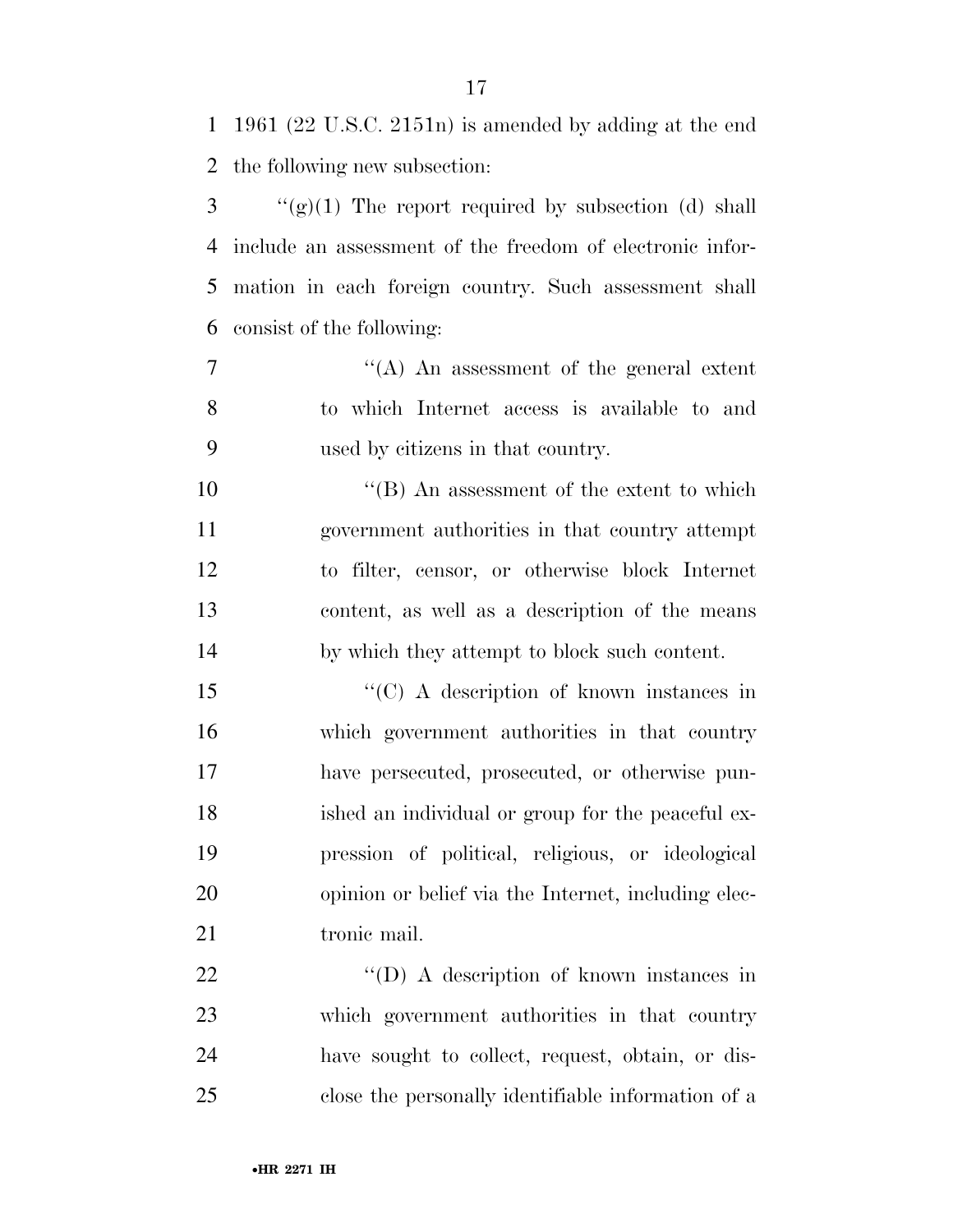person in connection with that person's peaceful expression of political, religious, or ideological opinion or belief, including without limitation communication that would be protected by the International Covenant on Civil and Political Rights.

 $7 \t$  ''(2) In compiling data and making assessments for the purposes of paragraph (1), United States diplomatic mission personnel shall consult with human rights organizations, technology and Internet companies, and other appropriate nongovernmental organizations.''.

 (b) REPORT RELATING TO SECURITY ASSISTANCE.— Section 502B of the Foreign Assistance Act of 1961 (22 U.S.C. 2304) is amended by adding at the end the fol-lowing new subsection:

 ''(i)(1) The report required by subsection (b) shall in- clude an assessment of the freedom of electronic informa- tion in each foreign country. Such assessment shall consist of the following:

21 ''(A) An assessment of the general extent to which Internet access is available to and used by citizens in that country.

24 ''(B) An assessment of the extent to which government authorities in that country attempt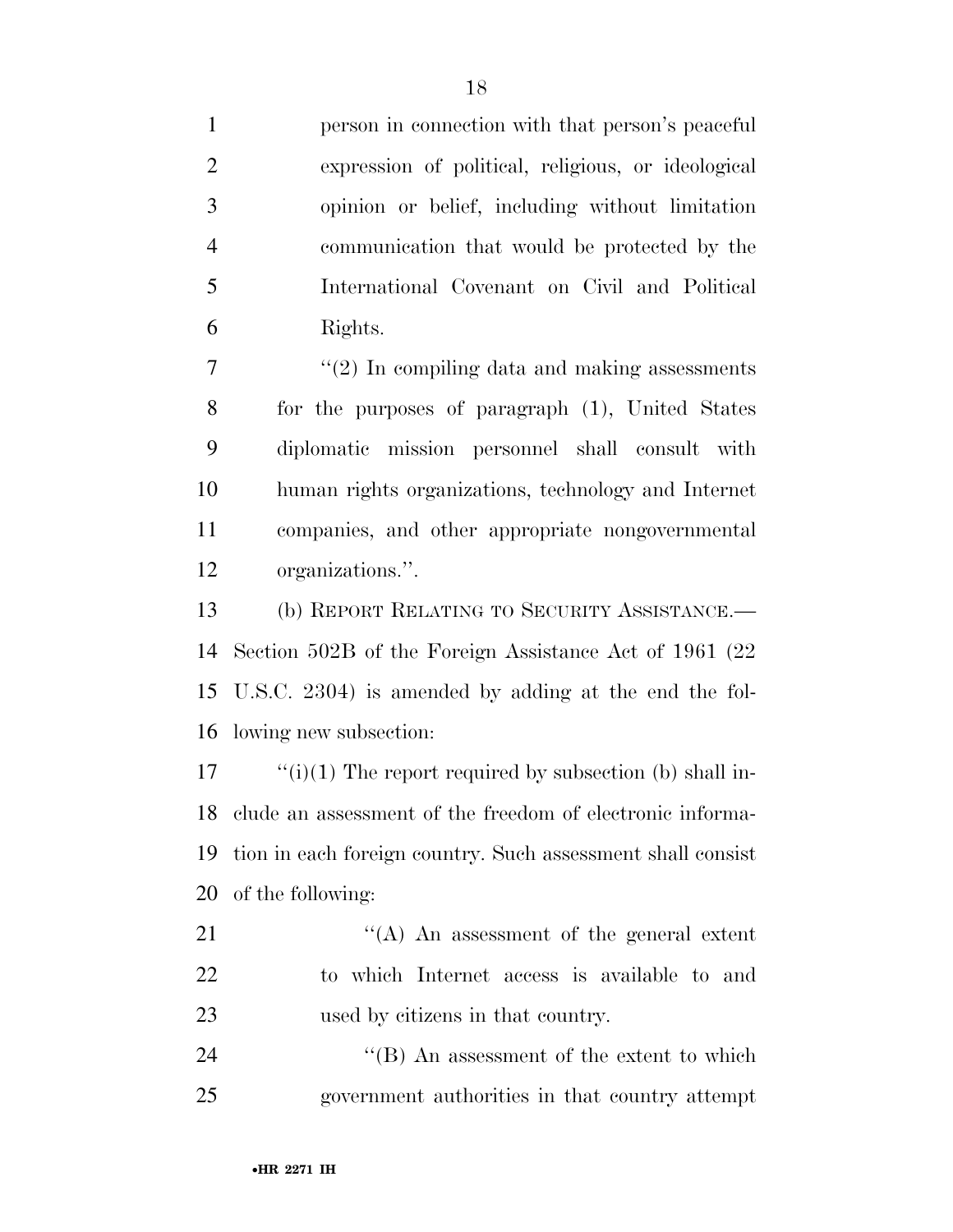to filter, censor, or otherwise block Internet content, as well as a description of the means by which they attempt to block such content. ''(C) A description of known instances in which government authorities in that country have persecuted, prosecuted, or otherwise pun- ished an individual or group for the peaceful ex- pression of political, religious, or ideological opinion or belief via the Internet, including elec- tronic mail. 11 "'(D) A description of known instances in which government authorities in that country have sought to collect, request, obtain, or dis- close the personally identifiable information of a person in connection with that person's commu- nication of ideas, facts, or views where such communication would be protected by the Inter- national Covenant on Civil and Political Rights. ''(2) In compiling data and making assessments for the purposes of paragraph (1), United States diplomatic mission personnel shall consult with human rights organizations, technology and Internet companies, and other appropriate nongovernmental organizations.''.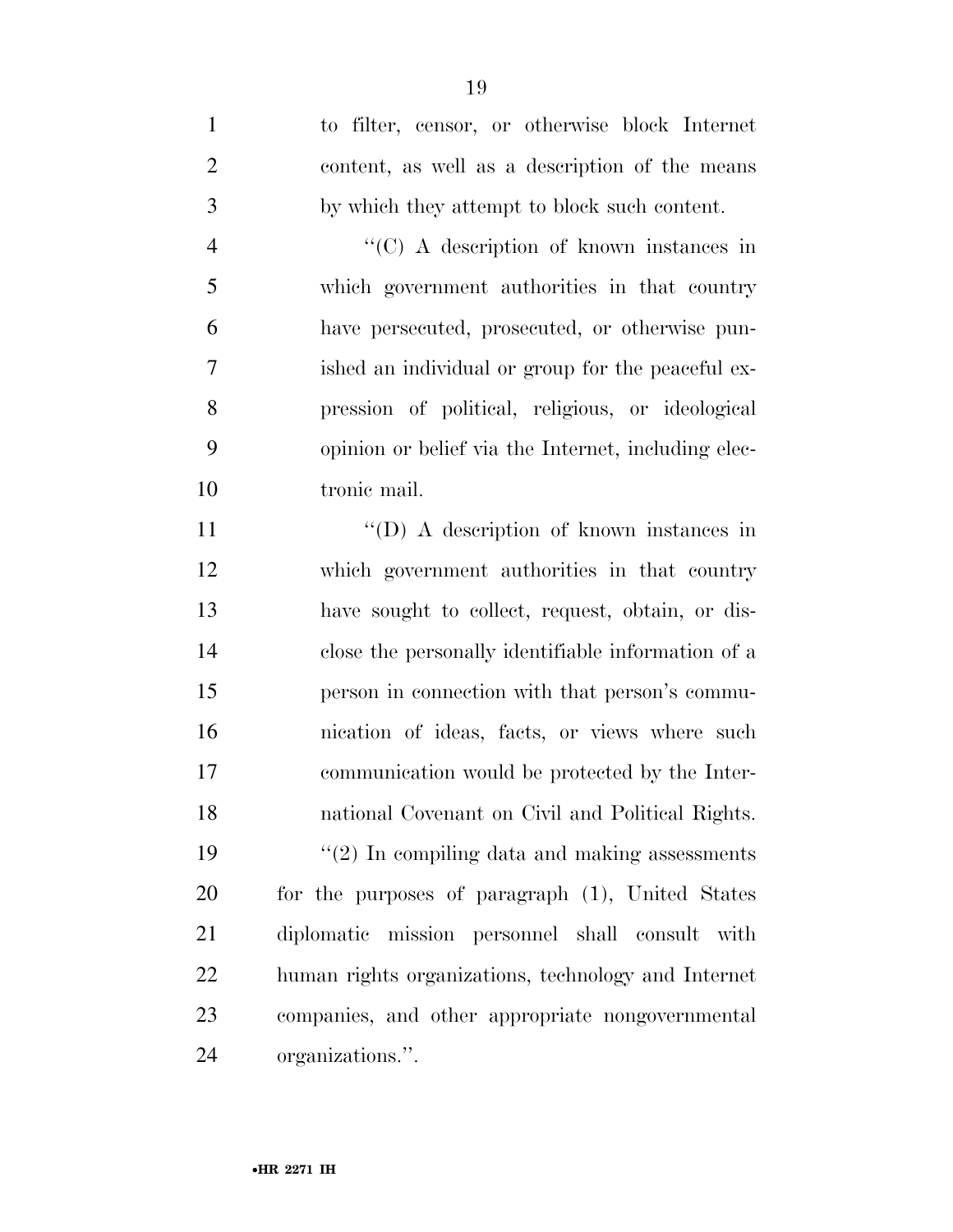### **SEC. 104. OFFICE OF GLOBAL INTERNET FREEDOM.**

 (a) ESTABLISHMENT.—There is established in the Department of State the Office of Global Internet Free- dom (in this section referred to as the ''Office''). The head of the Office shall be a Director, who shall be appointed by the Secretary of State.

 (b) DUTIES.—In addition to such other responsibil-ities as the President may assign, the Office shall—

 (1) serve as the focal point for interagency ef- forts to protect and promote abroad freedom of elec- tronic information related to expression of political, religious, or ideological opinion or belief;

 (2) develop and ensure the implementation of a global strategy and programs to combat state-spon- sored and state-directed Internet jamming of com- munications that express political, religious, or ideo- logical opinion or belief and to combat the intimida- tion and persecution by foreign governments of their citizens who use the Internet for the peaceful expres-sion of such opinion or belief;

 (3) provide assistance to the Secretary of State in connection with the annual designation of Inter- net-restricting countries required by section 105(a) of this Act;

 (4) beginning not later than 180 days after the 26 date of the enactment of this Act—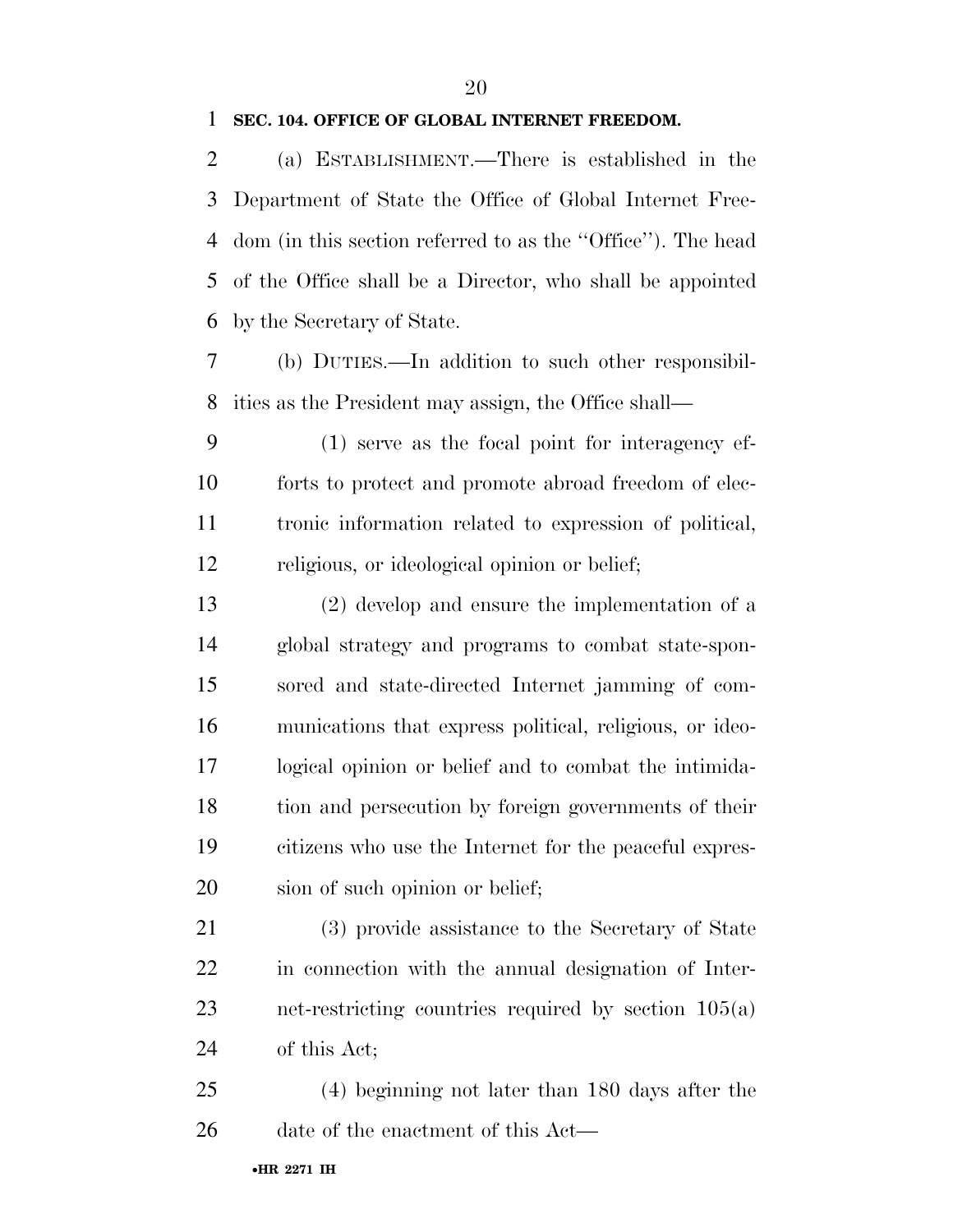| $\mathbf{1}$   | (A) identify key words, terms, and phrases              |
|----------------|---------------------------------------------------------|
| $\overline{2}$ | relating to human rights, democracy, religious          |
| 3              | free exercise, and peaceful political dissent, both     |
| $\overline{4}$ | in general and as specifically related to the par-      |
| 5              | ticular context and circumstances of each Inter-        |
| 6              | net-restricting country; and                            |
| 7              | (B) maintain, update, and make publicly                 |
| 8              | available on a regular basis the key words,             |
| 9              | terms, and phrases identified pursuant to sub-          |
| 10             | paragraph $(A)$ ;                                       |
| 11             | (5) establish mechanisms to collect the informa-        |
| 12             | tion required to be reported by sections $116(g)$ and   |
| 13             | $502B(i)$ of the Foreign Assistance Act of 1961 (as     |
| 14             | added by section 103 of this Act) and sections 203      |
| 15             | and 204 of this Act;                                    |
| 16             | (6) establish a regularized consultative process        |
| 17             | with regard to the control, suppression, or punish-     |
| 18             | ment of peaceful expression of political, religious, or |
| 19             | ideological opinion or belief with appropriate tech-    |
| 20             | nology companies involved in providing, maintaining,    |
| 21             | or servicing the Internet, human rights organiza-       |
| 22             | tions, academic experts, and others to develop a vol-   |
| 23             | untary code of minimum corporate standards related      |
| 24             | to Internet freedom, and to consult with such com-      |
| 25             | panies, organizations, experts, and others regarding    |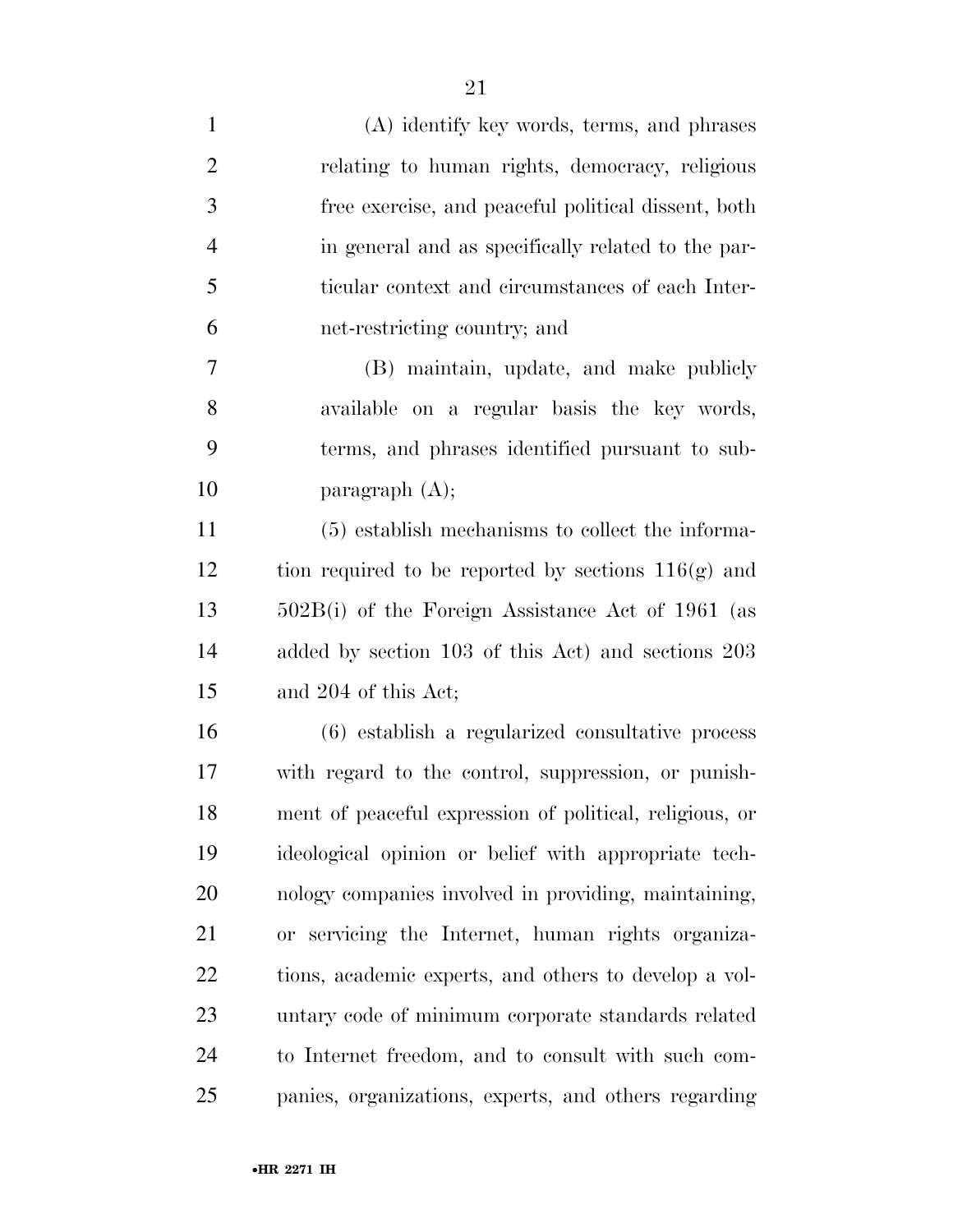| $\mathbf{1}$    | new technologies and the implementation of appro-      |
|-----------------|--------------------------------------------------------|
| $\overline{2}$  | priate policies relating to such technologies; and     |
| 3               | (7) advise the appropriate congressional com-          |
| $\overline{4}$  | mittees of legislative action that may be necessary to |
| 5               | keep the provisions of this Act and the amendments     |
| 6               | made by this Act relevant to changing technologies.    |
| $\overline{7}$  | (c) COOPERATION OF OTHER FEDERAL DEPART-               |
| 8               | MENTS AND AGENCIES.-                                   |
| 9               | (1) IN GENERAL.—The head of each depart-               |
| 10              | ment and agency of the United States, including the    |
| 11              | Department of Commerce, the Office of the United       |
| 12              | States Trade Representative, the Department of         |
| 13              | Justice, the International Broadcasting Bureau, and    |
| 14              | the Office of the Director of National Intelligence,   |
| 15              | shall, as appropriate, cooperate with and assist the   |
| 16              | Office of Global Internet Freedom in the implemen-     |
| 17              | tation of its duties, including the strategy developed |
| 18              | by the Office under subsection $(b)(2)$ .              |
| $\overline{10}$ | $\alpha$ $\alpha$ $\beta$                              |

 (2) COORDINATION WITH DEPARTMENT OF COMMERCE.—Notwithstanding the requirements of paragraph (1), the head of the Office shall fully co- ordinate its activities with those of the National Telecommunications and Information Administration of the Department of Commerce and the Assistant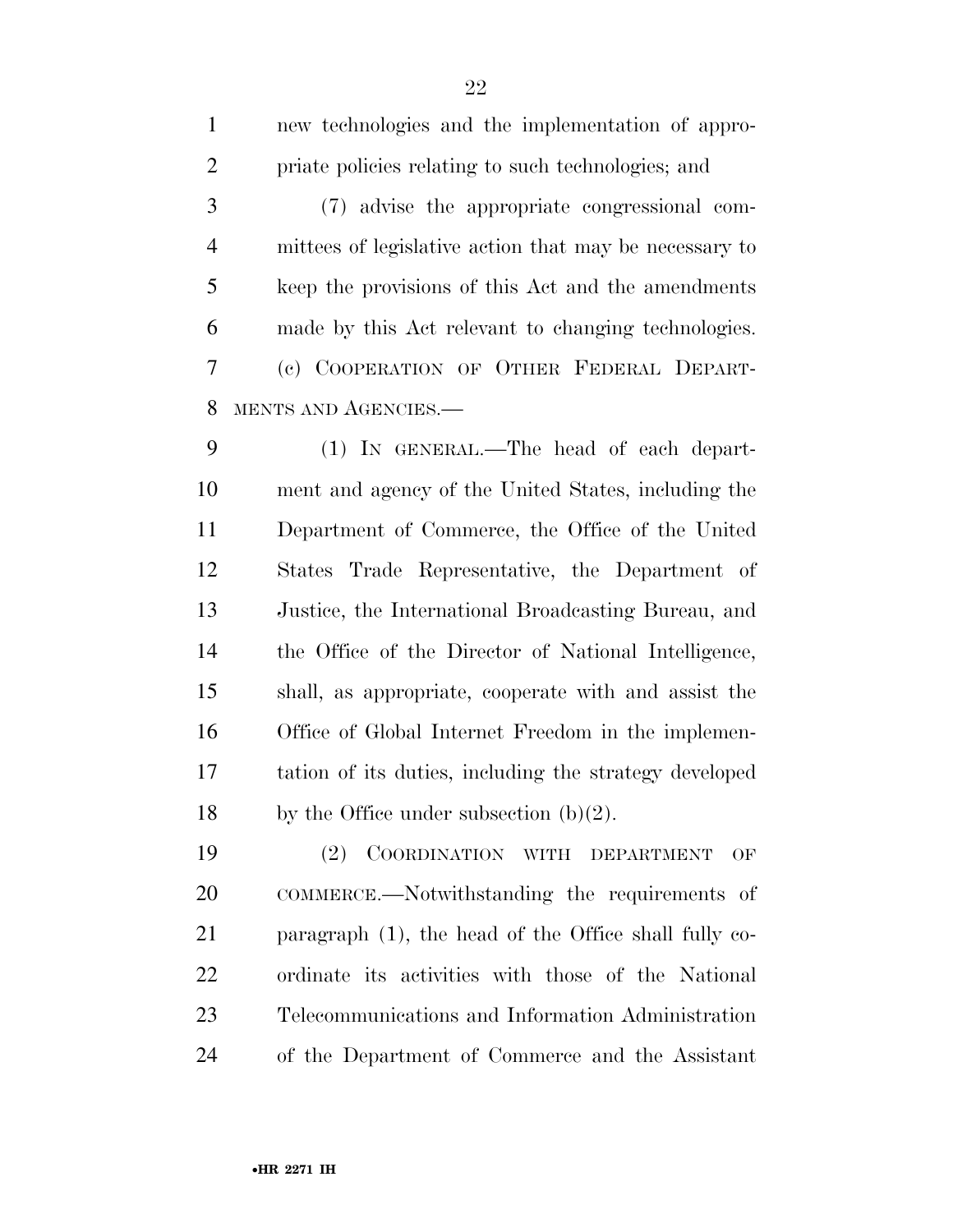Secretary of Commerce for Communications and In-formation.

 (d) AUTHORIZATION OF APPROPRIATIONS.—There are authorized to be appropriated to the Office to carry out this section such sums as may be necessary for each of the fiscal years 2010 and 2011.

 (e) CONSTRUCTION.—Nothing in this section shall supercede the requirements of the National Telecommuni- cations and Information Administration Organization Act (47 U.S.C. 901 et seq.) or affect the responsibilities of the National Telecommunications and Information Ad- ministration of the Department of Commerce and the As- sistant Secretary of Commerce for Communications and Information established by such Act and amendments to such Act.

### **SEC. 105. ANNUAL DESIGNATION OF INTERNET-RESTRICT-**

- **ING COUNTRIES; REPORT.**
- (a) DESIGNATION.—

 (1) IN GENERAL.—Not later than 180 days after the date of the enactment of this Act, and an- nually thereafter, the Secretary of State shall des- ignate Internet-restricting countries for purposes of this Act.

 (2) STANDARD.—A foreign country shall be designated as an Internet-restricting country if the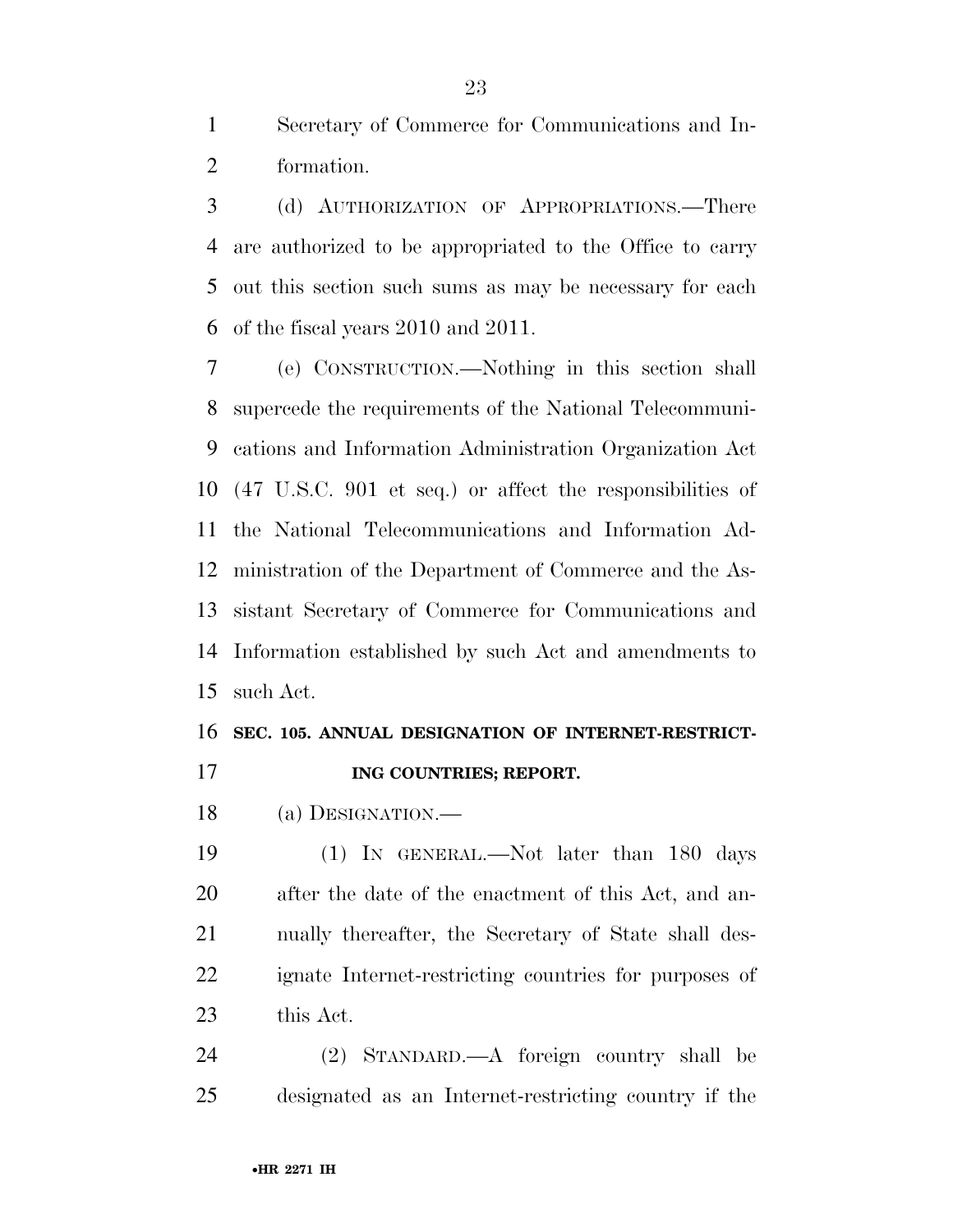| $\mathbf{1}$   | Secretary of State, after consultation with the Sec-   |
|----------------|--------------------------------------------------------|
| $\overline{2}$ | retary of Commerce, determines, based on the review    |
| 3              | of the evidence and any ongoing multilateral discus-   |
| $\overline{4}$ | sions on freedom of speech and the right to privacy,   |
| 5              | that the government of the country is directly or in-  |
| 6              | directly responsible for a systematic pattern of sub-  |
| 7              | stantial restrictions on Internet freedom during any   |
| 8              | part of the preceding 1-year period.                   |
| 9              | (b) $REPORT.$ —                                        |
| 10             | (1) IN GENERAL.—Not later than 180 days                |
| 11             | after the date of the enactment of this Act, and an-   |
| 12             | nually thereafter, the Secretary of State shall trans- |
| 13             | mit to the appropriate congressional committees a      |
| 14             | report that contains the following:                    |
| 15             | (A) The name of each foreign country that              |
| 16             | at the time of the transmission of the report is       |
| 17             | designated as an Internet-restricting country          |
| 18             | under subsection (a).                                  |
| 19             | (B) An identification of each government               |
| 20             | agency and quasi-government organization re-           |
| 21             | sponsible for the substantial restrictions<br>on       |
| 22             | Internet freedom in each foreign country des-          |
| 23             | ignated as an Internet-restricting country under       |
| 24             | subsection (a).                                        |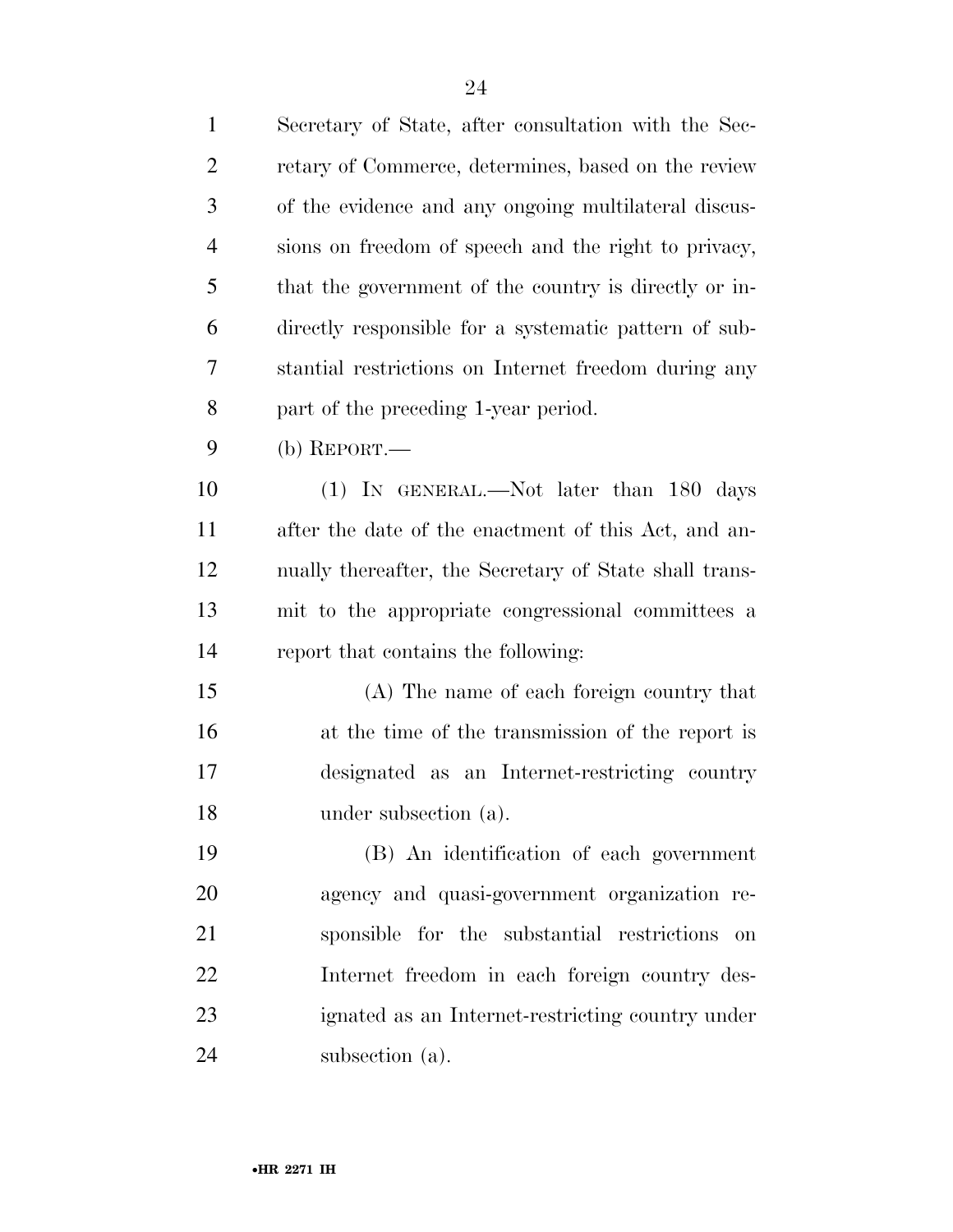| $\mathbf{1}$   | (C) A description of efforts by the United                |
|----------------|-----------------------------------------------------------|
| $\overline{2}$ | States to counter the substantial restrictions on         |
| 3              | Internet freedom referred to in subparagraph              |
| $\overline{4}$ | (B).                                                      |
| 5              | (D) A description of the evidence used by                 |
| 6              | the Secretary of State to make the determina-             |
| 7              | tions under subsection $(a)(2)$ and any ongoing           |
| 8              | multilateral discussions on freedom of speech             |
| 9              | and the right to privacy referred to in such sub-         |
| 10             | section.                                                  |
| 11             | (2) FORM.—The information required by para-               |
| 12             | graph $(1)(C)$ of the report may be provided in a         |
| 13             | classified form if necessary.                             |
| 14             | (3) INTERNET AVAILABILITY.—All unclassified               |
| 15             | portions of the report shall be made publicly avail-      |
| 16             | able on the Internet Web site of the Department of        |
| 17             | State.                                                    |
| 18             | TITLE II—MINIMUM CORPORATE                                |
| 19             | <b>STANDARDS FOR ONLINE</b>                               |
| 20             | <b>FREEDOM</b>                                            |
| 21             | SEC. 201. PROTECTION OF PERSONALLY IDENTIFIABLE IN-       |
| 22             | FORMATION.                                                |
| 23             | (a) LOCATION OF INFORMATION IN INTERNET-RE-               |
| 24             | STRICTING COUNTRIES.—A United States business that        |
| 25             | creates, provides, or offers to the public for commercial |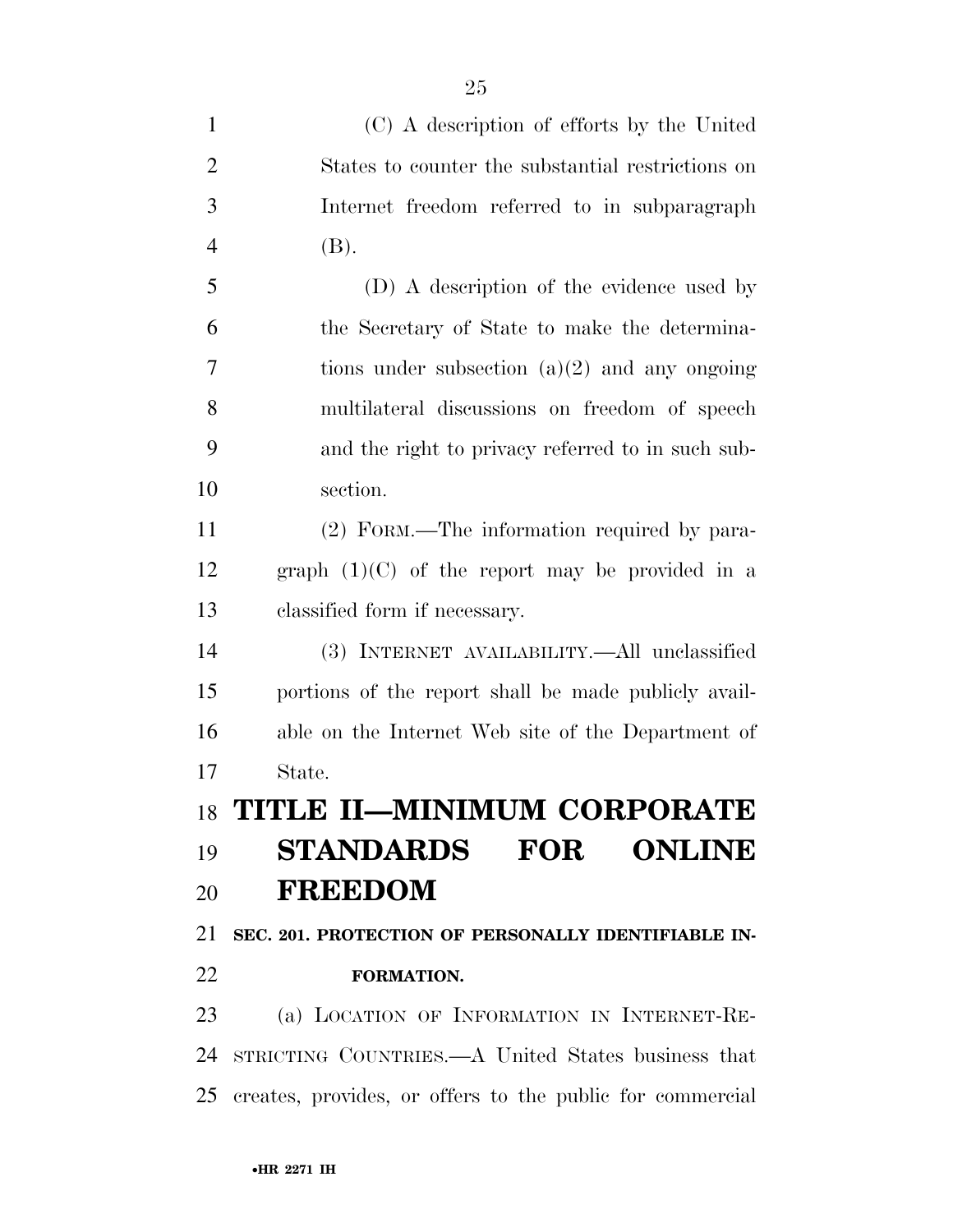purposes an Internet search engine or that offers to the public for commercial purposes Internet communications services or Internet content hosting services may not lo- cate, within an Internet-restricting country, any electronic communication containing personally identifiable informa- tion used to establish or maintain an account for Internet communications services.

 (b) WAIVER.—Subject to subsection (c), the Sec- retary of State may waive the application of any of the provisions of subsection (a) with respect to a United States business or an Internet-restricting country, if the Secretary of State determines and so reports to the appro-priate congressional committees that—

 (1) the government of the country has ceased the activities that gave rise to the designation of the country as an Internet-restricting country;

 (2) the laws of the Internet-restricting country require the United States business that creates, pro- vides, or offers to the public for commercial purposes an Internet search engine or that offers to the public for commercial purposes Internet communications services or Internet content hosting services to locate within the country electronic communications con-taining personally identifiable information used to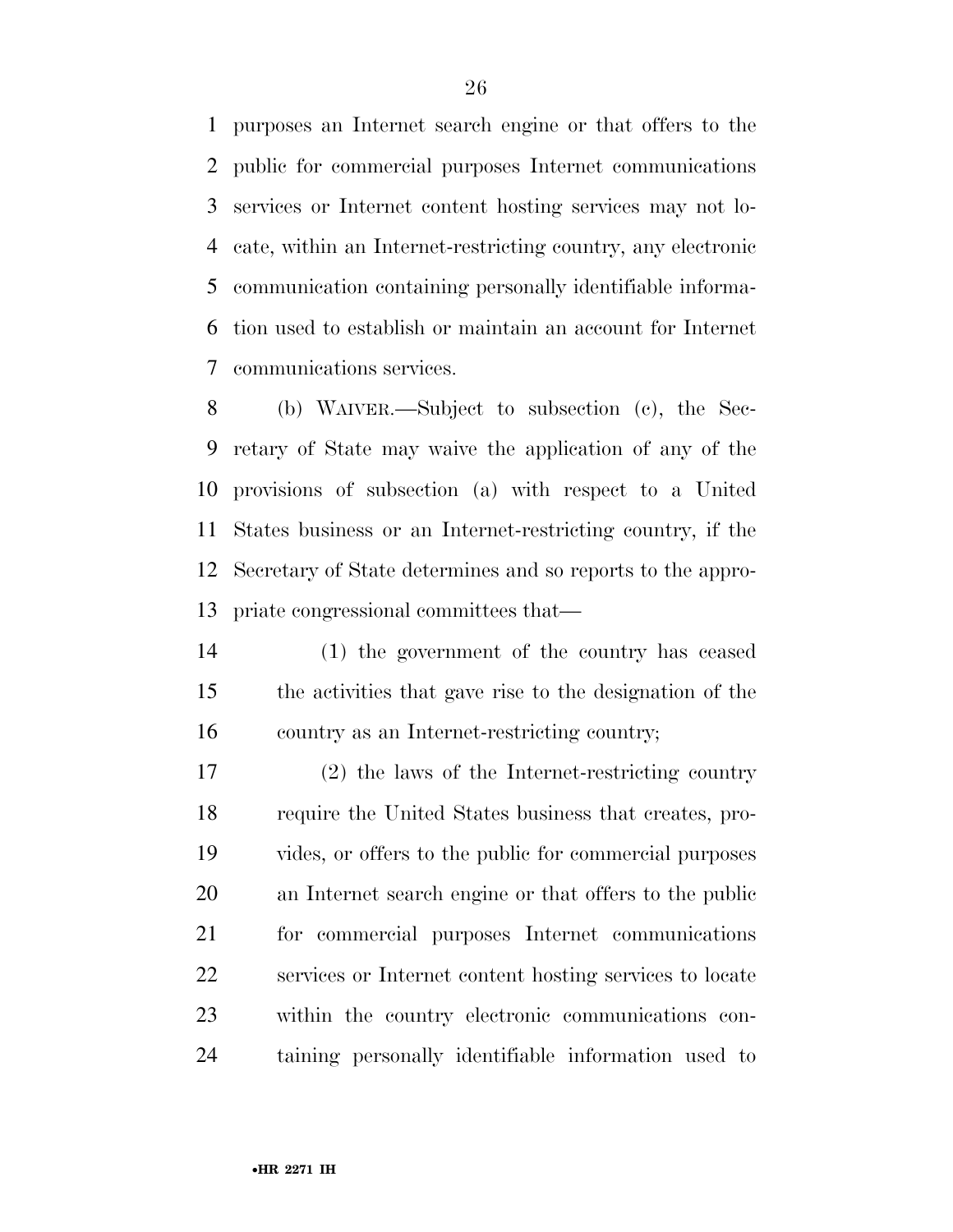establish or maintain an account for Internet com-munications services; or

 (3) the national interest of the United States requires the exercise of such waiver authority.

 (c) CONGRESSIONAL NOTIFICATION.—Not later than the date of the exercise of a waiver under subsection (b), the Secretary of State shall notify the appropriate con- gressional committees of the waiver or the intention to ex- ercise the waiver, together with a detailed explanation of the reason for the waiver.

## **SEC. 202. INTEGRITY OF PERSONALLY IDENTIFIABLE IN-FORMATION.**

 (a) USER PROTECTION.—If a United States business collects or obtains personally identifiable information through the provision of products or services on the Inter-net, such business shall—

 (1) devise and maintain a system of internal policies and procedures which set out how the United States business will assess and respond to re- quests by Internet-restricting countries for disclo- sure of personally identifiable information, sufficient 22 to provide reasonable assurances that—

 (A) responses to such requests are exe- cuted in accordance with the specific authoriza-tion of the United States business; and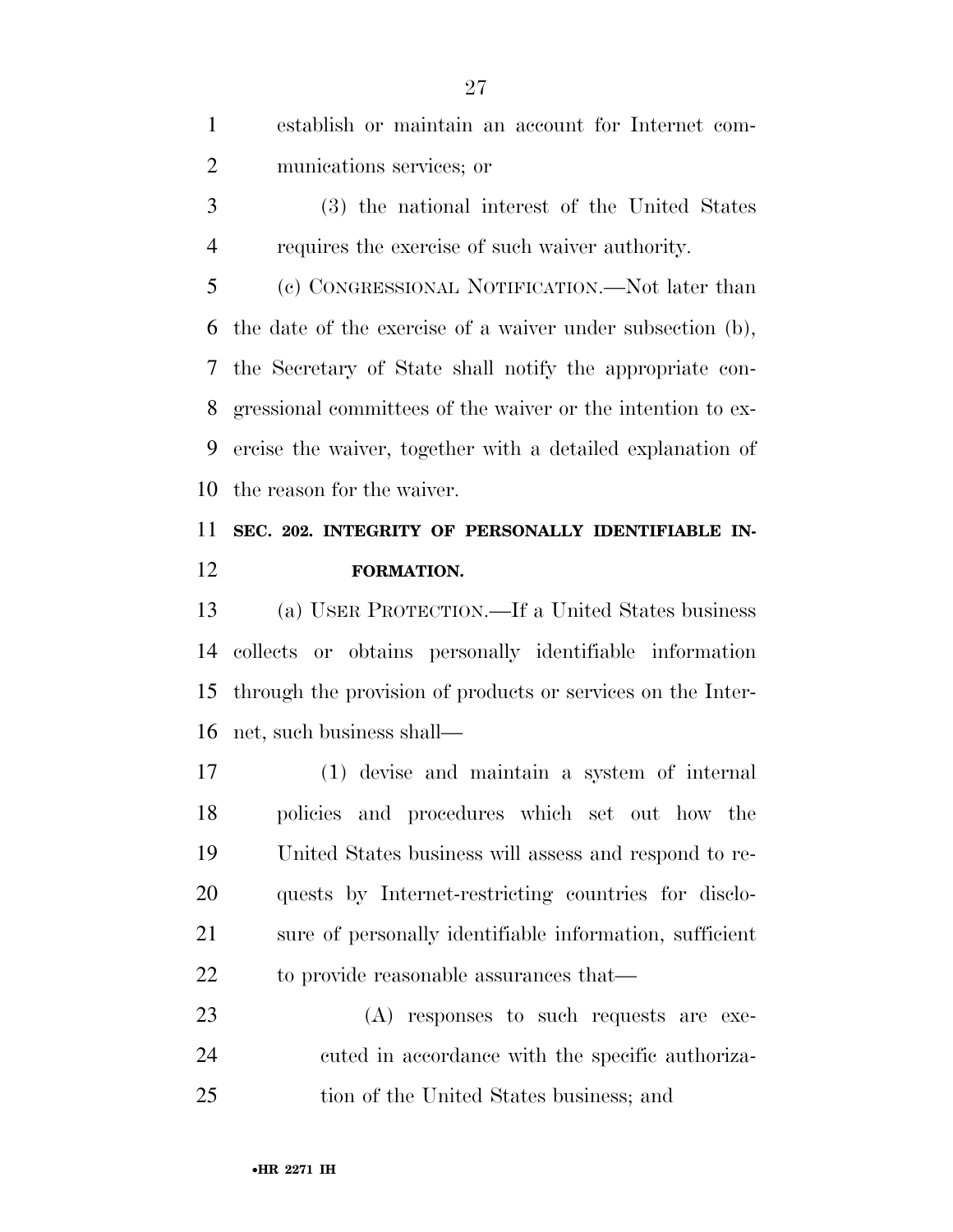(B) responses to such requests are docu- mented to include the exact words or nature of each such request, the information requested, circumstances relevant to determining how to respond to the request, communications with of- ficials of the Internet-restricting country, and communications with the United States Govern- ment regarding the request or the response to the request; and

 (2) make and keep records that, in reasonable detail, accurately document all requests by Internet- restricting countries for disclosure of personally identifiable information, as well as how the United States business has assessed and responded to such requests, including the exact words or nature of each such request, the information requested, cir- cumstances relevant to determining how to respond to the request, and communications with officials of the Internet-restricting country and communications with the United States Government regarding the 21 request or the response to the request.

 (b) NOTIFICATION OF UNITED STATES GOVERN- MENT OF INTERNAL POLICIES AND RECORD-KEEPING.— Within 90 days after a foreign country is designated as an Internet-restricting country, any United States busi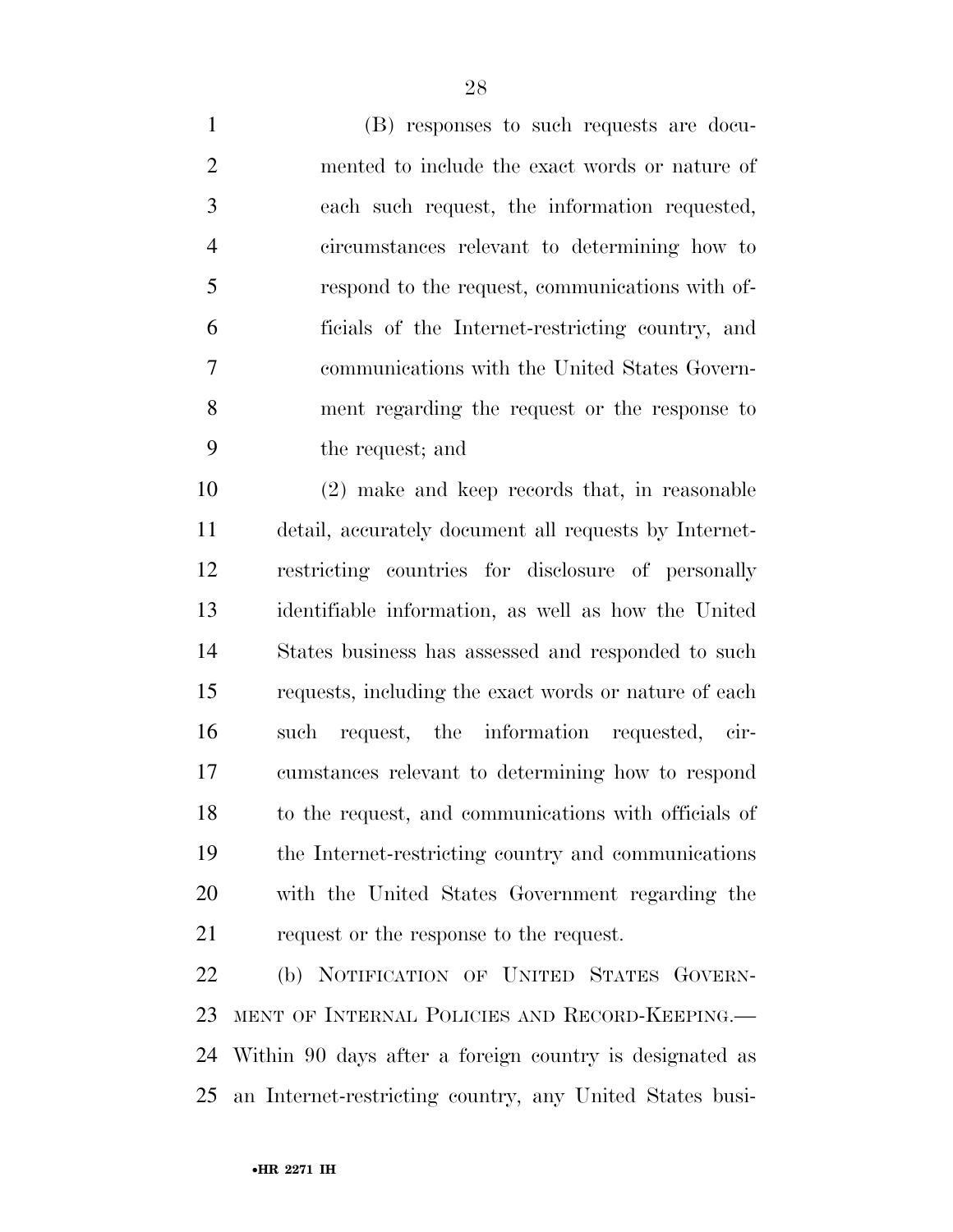ness that collects or obtains personally identifiable infor- mation through the provision of products or services on the Internet in the Internet-restricting country shall trans- mit to the Director of the Office of Global Internet Free- dom a full account of its internal policies and procedures and its record-keeping practices instituted and undertaken in compliance with subsection (a).

 (c) NOTIFICATION OF UNITED STATES GOVERNMENT OF REQUEST FOR PERSONALLY IDENTIFIABLE INFORMA- TION BY INTERNET-RESTRICTING COUNTRY.—If an Internet-restricting country requests personally identifi- able information from a United States business that col- lects or obtains personally identifiable information through the provision of products or services on the Internet in that Internet-restricting country, that United States busi- ness shall promptly, and before responding to the request, inform the Director of the Office of Global Internet Free- dom and the Attorney General of the exact words or na- ture of the request, the circumstances relevant to deter- mining how to respond to the request, and relevant com- munications with officials of the Internet-restricting coun-try.

 (d) ORDER NOT TO COMPLY WITH REQUEST.—If the Attorney General determines that there is a reasonable likelihood that an Internet-restricting country has re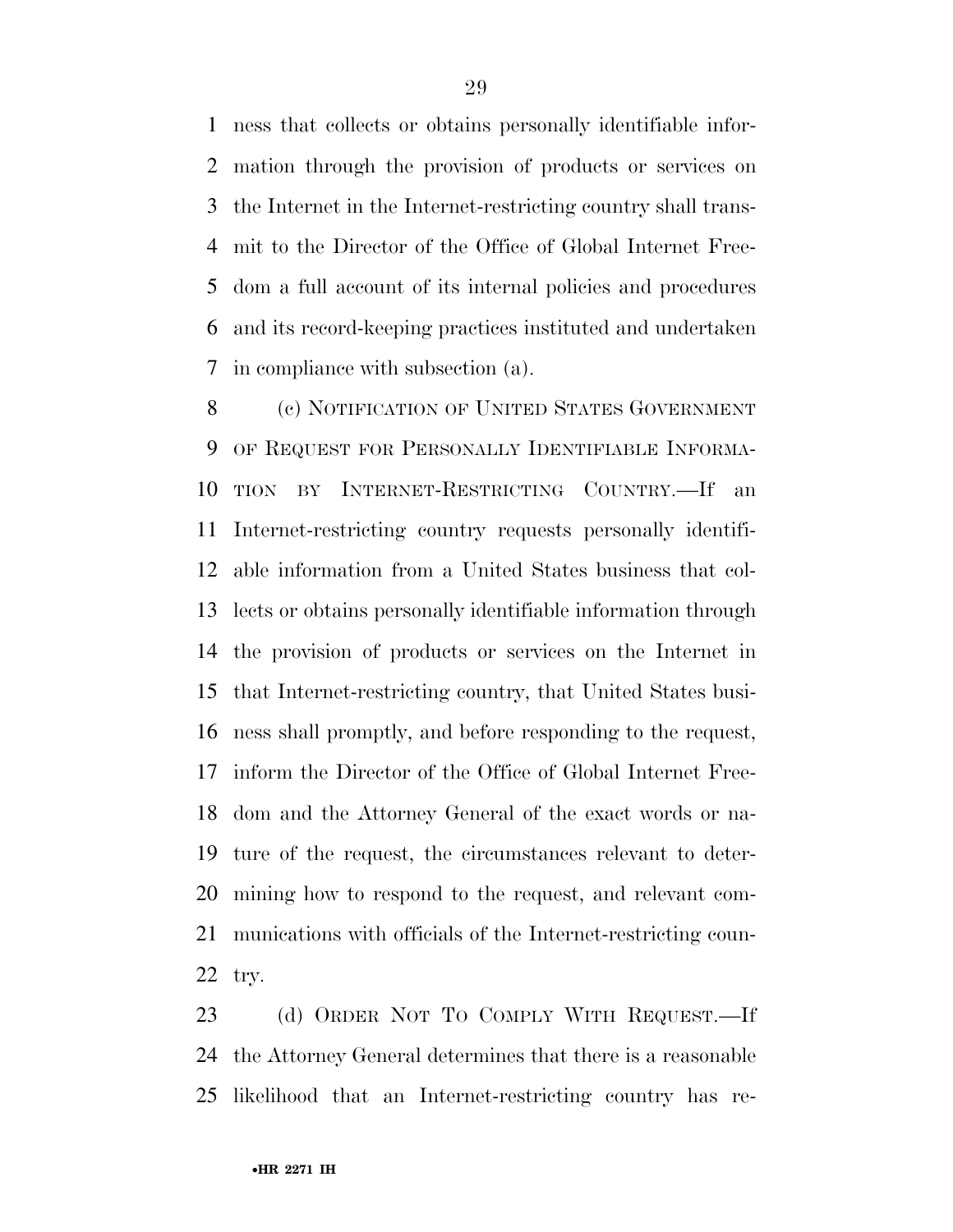quested of a United States business that collects or ob- tains personally identifiable information through the pro- vision of products or services on the Internet such infor- mation for other than legitimate law enforcement pur- poses, the Attorney General may issue an order to the United States business that it shall not comply with the request.

 (e) PRIVATE RIGHT OF ACTION.—Any person ag- grieved by a violation of subsection (a) or (c), or by a vio- lation of an order issued under subsection (d), may bring in the appropriate United States district court an action against the United States business that committed the vio- lation for damages, including punitive damages, or other appropriate relief, without regard to the amount in con- troversy, and without regard to the citizenship of the par-ties.

### **SEC. 203. TRANSPARENCY REGARDING SEARCH ENGINE FILTERING.**

 Any United States business that creates, provides, or hosts an Internet search engine shall provide the Director of the Office of Global Internet Freedom, in a format and with a frequency to be specified by the Director, with all terms and parameters used to filter, limit, or otherwise affect the results provided by the search engine that are implemented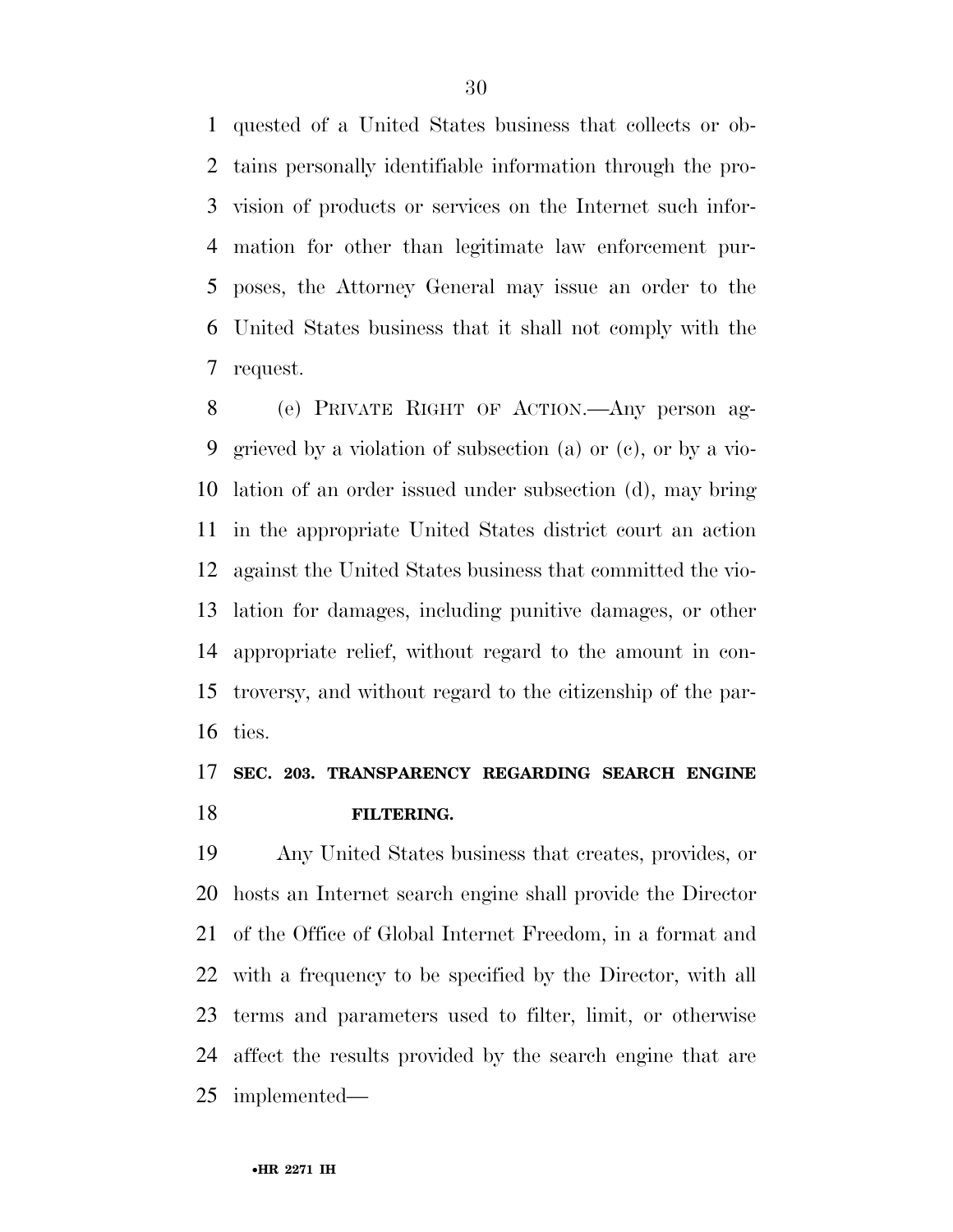(1) at the request of, or by reason of any other direct or indirect communication by, any foreign of-ficial of an Internet-restricting country; or

 (2) to comply with a policy or practice of re- strictions on Internet freedom in an Internet-re-stricting country.

### **SEC. 204. TRANSPARENCY REGARDING INTERNET CENSOR-SHIP.**

 (a) PROVISION OF URLS.—Any United States busi- ness that maintains an Internet content hosting service shall provide the Director of the Office of Global Internet Freedom, in a format and with a frequency to be specified by the Office, with the Uniform Resource Locators (URLs) of all data and content that such business has, under the circumstances set forth in subsection (b)—

 (1) removed from the Internet content hosting service of such business;

 (2) blocked from availability on the Internet; or (3) blocked from transmission via the Internet into or within an Internet-restricting country.

 (b) CIRCUMSTANCES.—The circumstances referred to in subsection (a) are that the United States business took the action under subsection (a)—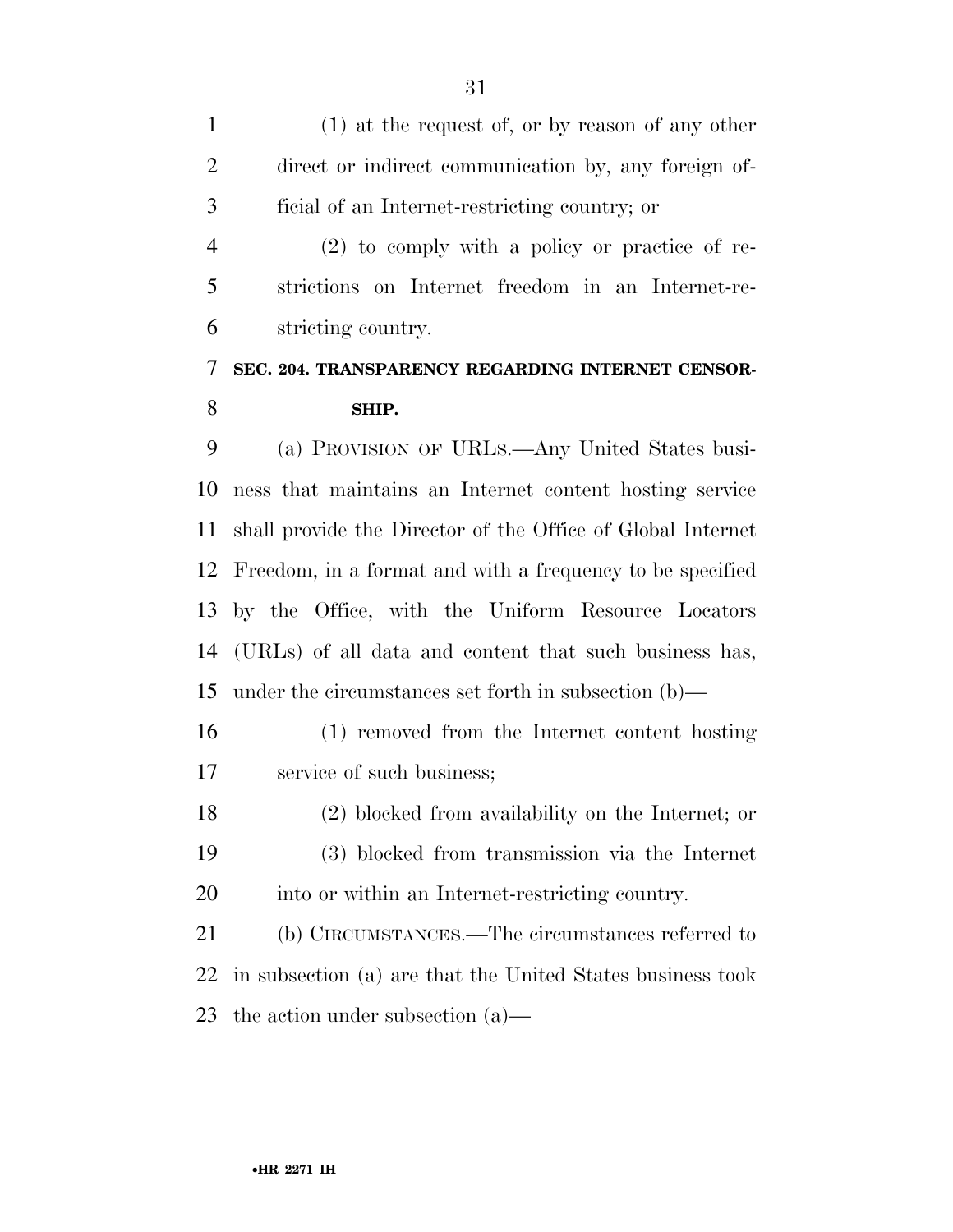(1) at the request of, or by reason of any other direct or indirect communication by, any foreign of-ficial of an Internet-restricting country; or

 (2) in order to comply with a policy or practice of restrictions on Internet freedom in an Internet-re-stricting country.

### **SEC. 205. PROTECTION OF UNITED STATES-SUPPORTED ON-LINE CONTENT.**

 A United States business that maintains an Internet content hosting service may not conduct Internet jamming of a United States-supported Web site or United States-supported content in an Internet-restricting country.

### **SEC. 206. PENALTIES.**

 (a) IN GENERAL.—Any United States business that violates this title or any order issued under section 202(d) shall be subject to a civil penalty of not more than \$2,000,000 imposed in an action brought by the Attorney General.

 (b) LIABILITY OF UNITED STATES BUSINESSES FOR ACTS OF FOREIGN ENTITIES.—A United States business shall be subject to the penalties under subsection (a) for the acts carried out by a foreign entity that would be a violation under this Act if engaged in by a United States business, if the United States business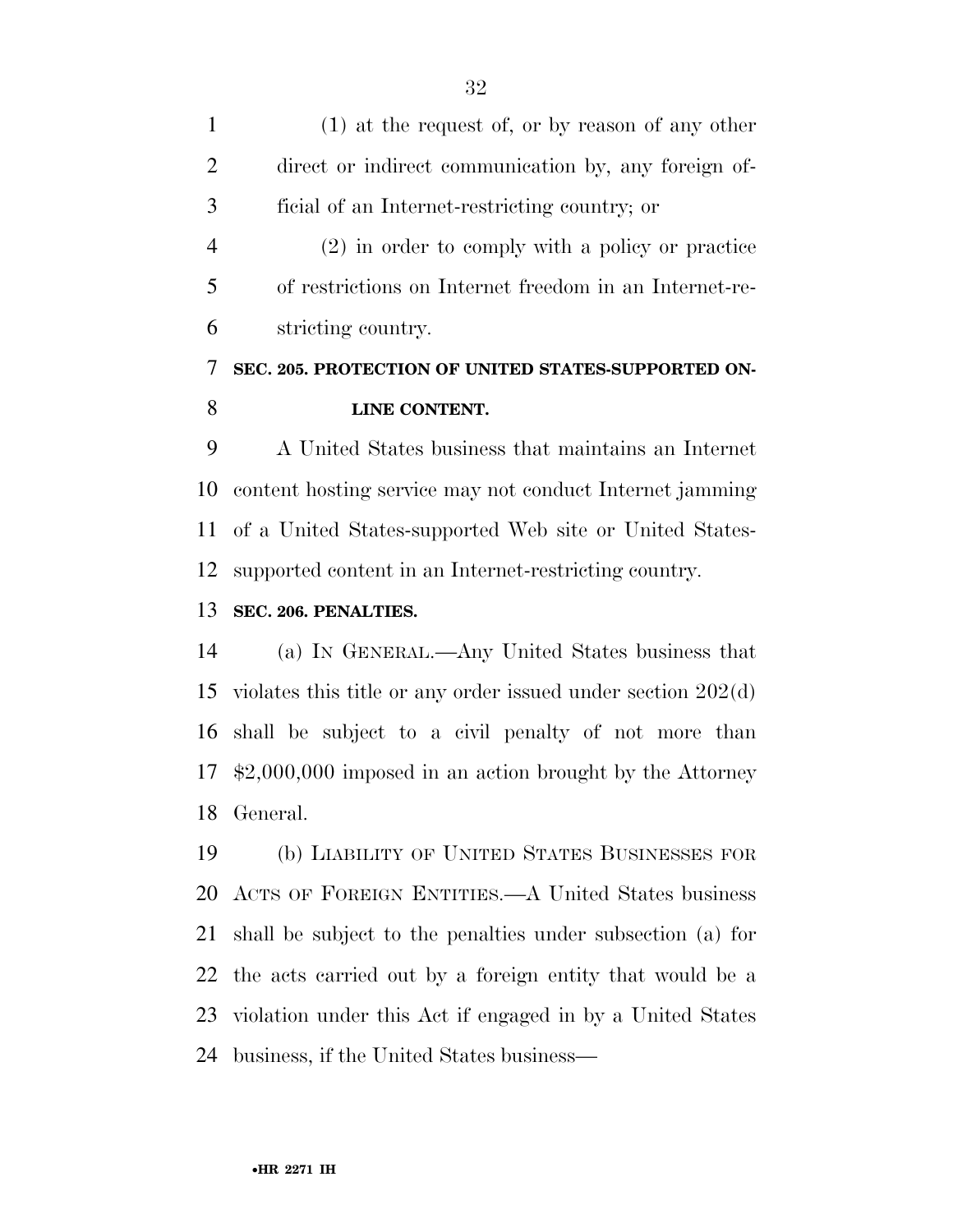(1) controls a controlling interest in the voting shares or other equity securities of the foreign enti-ty;

 (2) authorizes, directs, controls, or participates in the acts by the foreign entity; or

 (3) authorizes, in whole or in part, by license or otherwise, the foreign entity to use the trade name of the United States business in connection with goods or services provided by the foreign entity.

 (c) CRIMINAL PENALTIES FOR KNOWING VIOLA- TIONS.—Whoever knowingly provides to a foreign official of an Internet-restricting country information in violation of an order issued under section 202(d), knowing that so providing such information will further a policy on the part of the government of such country of prosecuting, persecuting, or otherwise punishing individuals or groups on account of the peaceful expression of political, religious, or ideological opinion or belief, and with the result that so providing such information leads to the death, torture, serious bodily injury, disappearance, or detention of any individual on such account, shall be fined under title 18, United States Code, or imprisoned not more than 5 years, or both.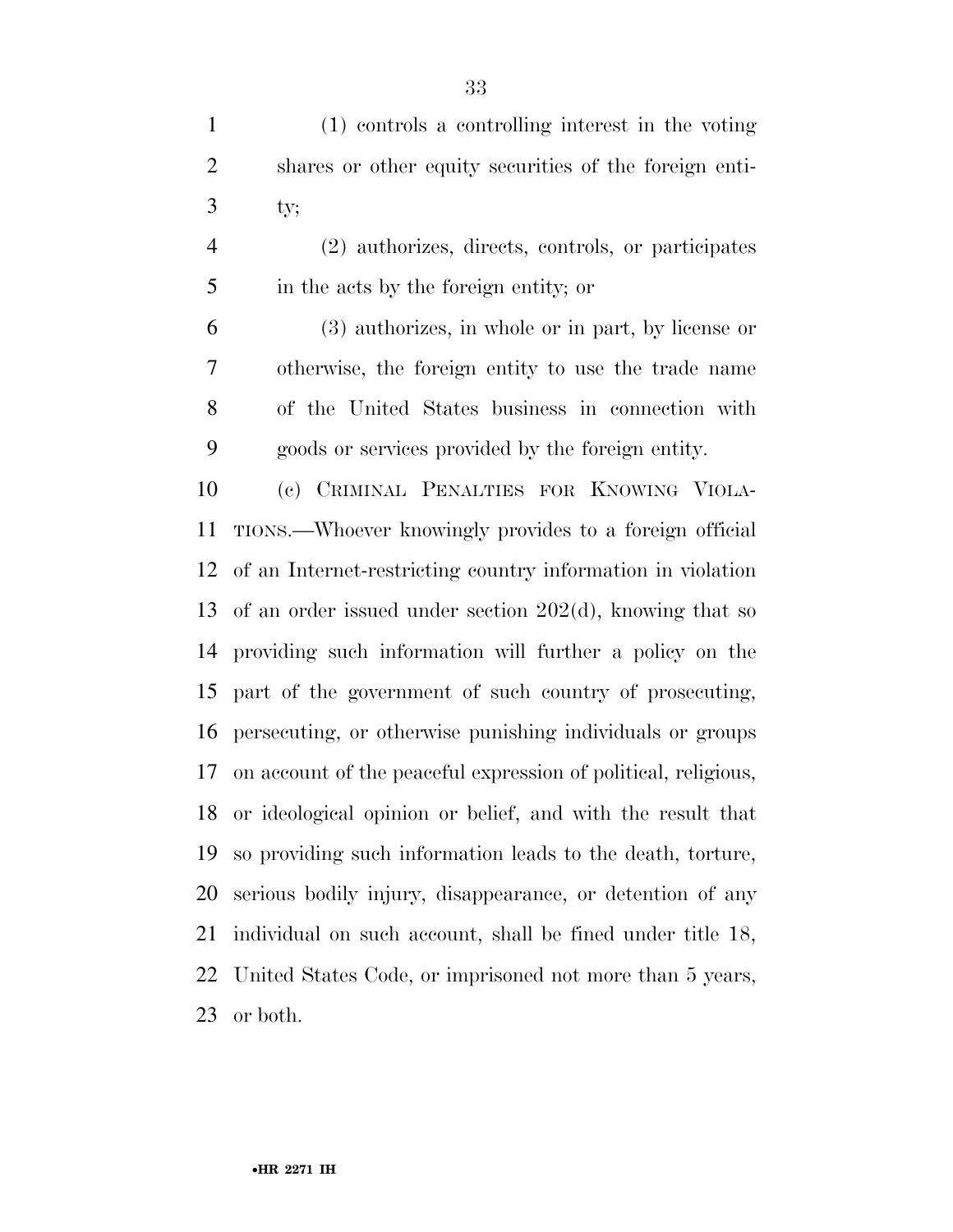### **SEC. 207. PRESIDENTIAL WAIVER.**

 (a) IN GENERAL.—Subject to subsection (b), the President may waive the application of any of the provi- sions of sections 201 through 205 with respect to a United States business or an Internet-restricting country, if the President determines and so reports to the appropriate congressional committees that—

 (1) the government of the country has ceased the activities giving rise to the designation of the country as an Internet-restricting country;

 (2) the exercise of such waiver authority would further the purposes of this Act; or

 (3) the national interest of the United States requires the exercise of such waiver authority.

 (b) CONGRESSIONAL NOTIFICATION.—Not later than the date of the exercise of a waiver under subsection (a), the President shall notify the appropriate congressional committees of the waiver or the intention to exercise the waiver, together with a detailed justification for the waiv-er.